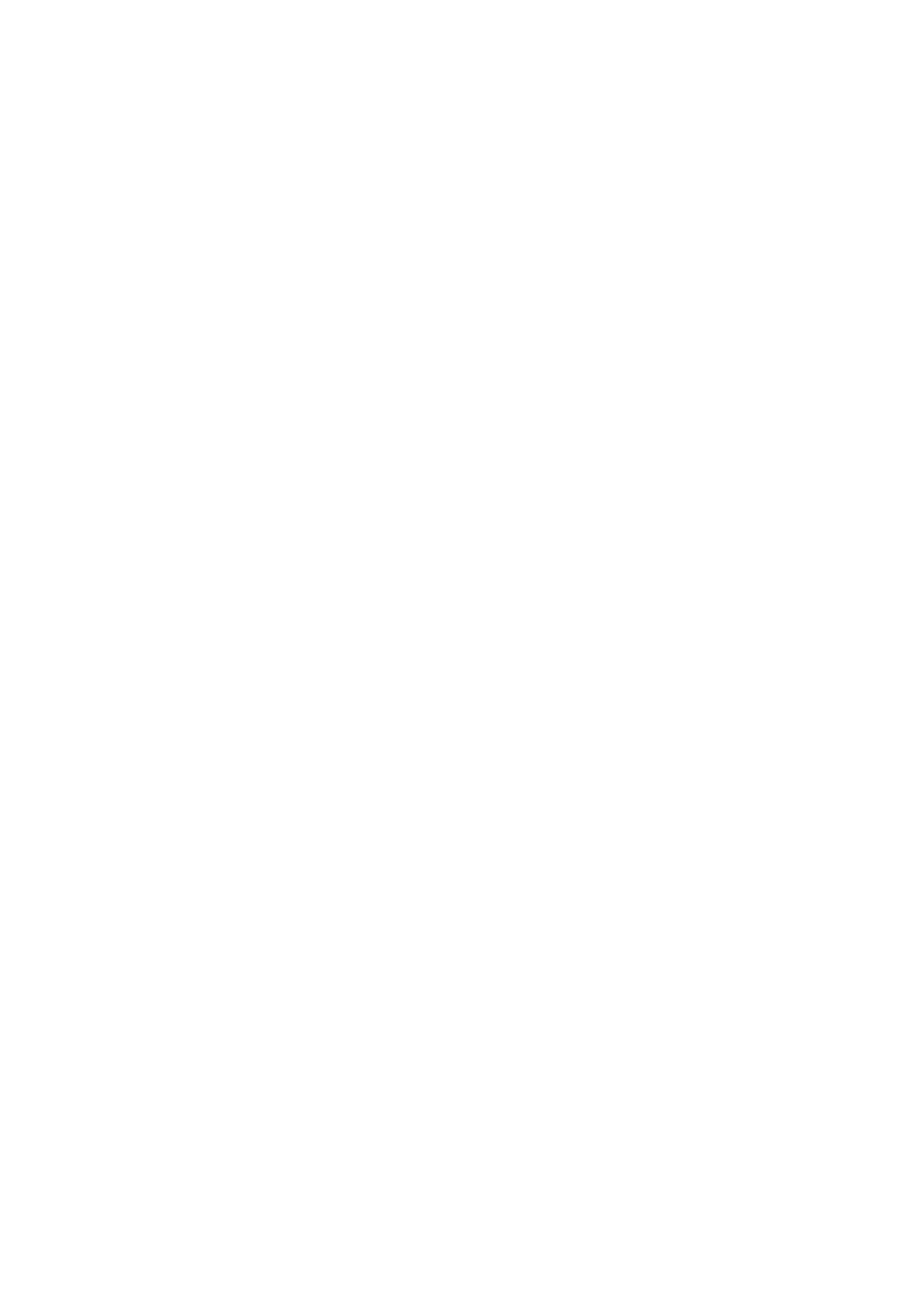### **From Paris to Beijing** Insights gained from the UNFCCC Paris Agreement for the post-2020 global biodiversity framework

Marcel Kok<sup>1</sup>, Aleksandar Rankovic<sup>2</sup>, Hannah Löwenhardt<sup>1</sup>, Philipp Pattberg<sup>3</sup>, Christian Prip<sup>4</sup>, Oscar Widerberg<sup>3</sup> and Yann Laurans<sup>2</sup>

1 PBL Netherlands Environmental Assessment Agency

<sup>2</sup> Institute for Sustainable Development and International Relations (IDDRI)

<sup>3</sup> IVM Institute for Environmental Studies (VU University Amsterdam)

<sup>4</sup> Fridtjof Nansen Institute (FNI)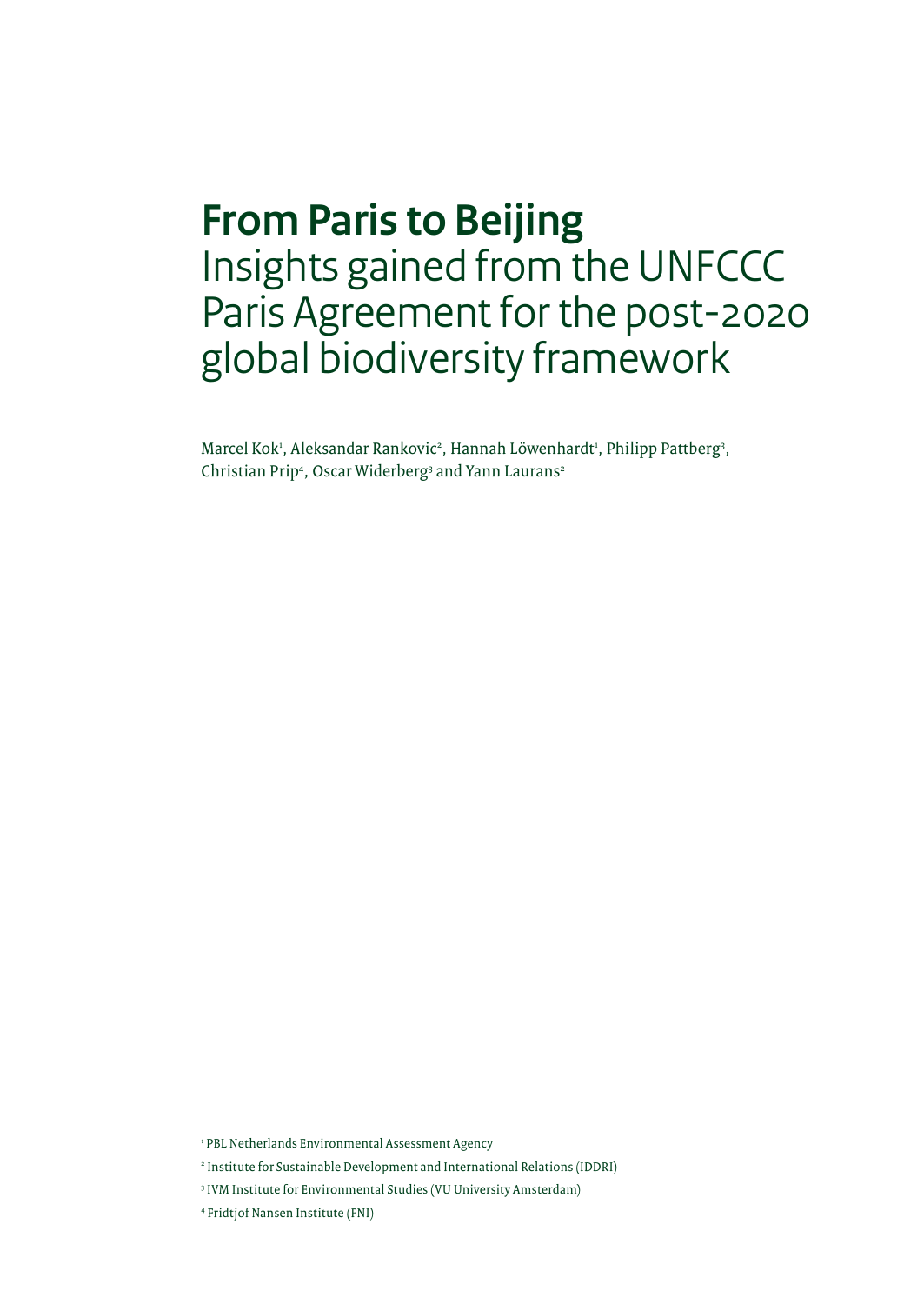**From Paris to Beijing. Insights gained from the UNFCCC Paris Agreement for the post-2020 global biodiversity framework**  © PBL Netherlands Environmental Assessment Agency The Hague, 2018 PBL publication number: 3412

#### **Authors**

Marcel Kok, Hannah Löwenhardt (PBL), Aleksandar Rankovic, Yann Laurans (IDDRI), Philipp Pattberg, Oscar Widerberg (IVM/VU), Christian Prip (FNI).

#### **Responsibility**

PBL Netherlands Environmental Assessment Agency

#### **Production coordination**

PBL Publishers

This publication can be downloaded from: www.pbl.nl/en. Parts of this publication may be reproduced, providing the source is stated, in the form: Kok, M. et al. (2018), *From Paris to Beijing.*  Insights gained from the UNFCCC Paris Agreement for the post-2020 global biodiversity framework. PBL Netherlands Environmental Assessment Agency, The Hague.

**PBL Netherlands Environmental Assessment Agency** is the national institute for strategic policy analysis in the fields of the environment, nature and spatial planning. We contribute to improving the quality of political and administrative decision-making by conducting outlook studies, analyses and evaluations in which an integrated approach is considered paramount. Policy relevance is the prime concern in all of our studies. We conduct solicited and unsolicited research that is both independent and scientifically sound.

**Institute for Sustainable Development and International Relations (IDDRI)** is an independent policy research institute and a multi-stakeholder dialogue platform that identifies the conditions and proposes tools to put sustainable development at the heart of international relations and public and private policies.

**IVM Institute for Environmental Studies** at the VU University Amsterdam is the oldest interdisciplinary research institute on environmental issues in the Netherlands. Our mission is to contribute to sustainable development and to care for the environment through excellent scientific research and teaching. A unique feature of the institute is our capacity to cut through the complexity of natural-societal systems through novel interdisciplinary approaches.

**The Fridtjof Nansen Institute (FNI) i**s an independent foundation engaged in research on international environmental, energy and resource management politics and law.

### **Corresponding author**

Marcel.Kok@pbl.nl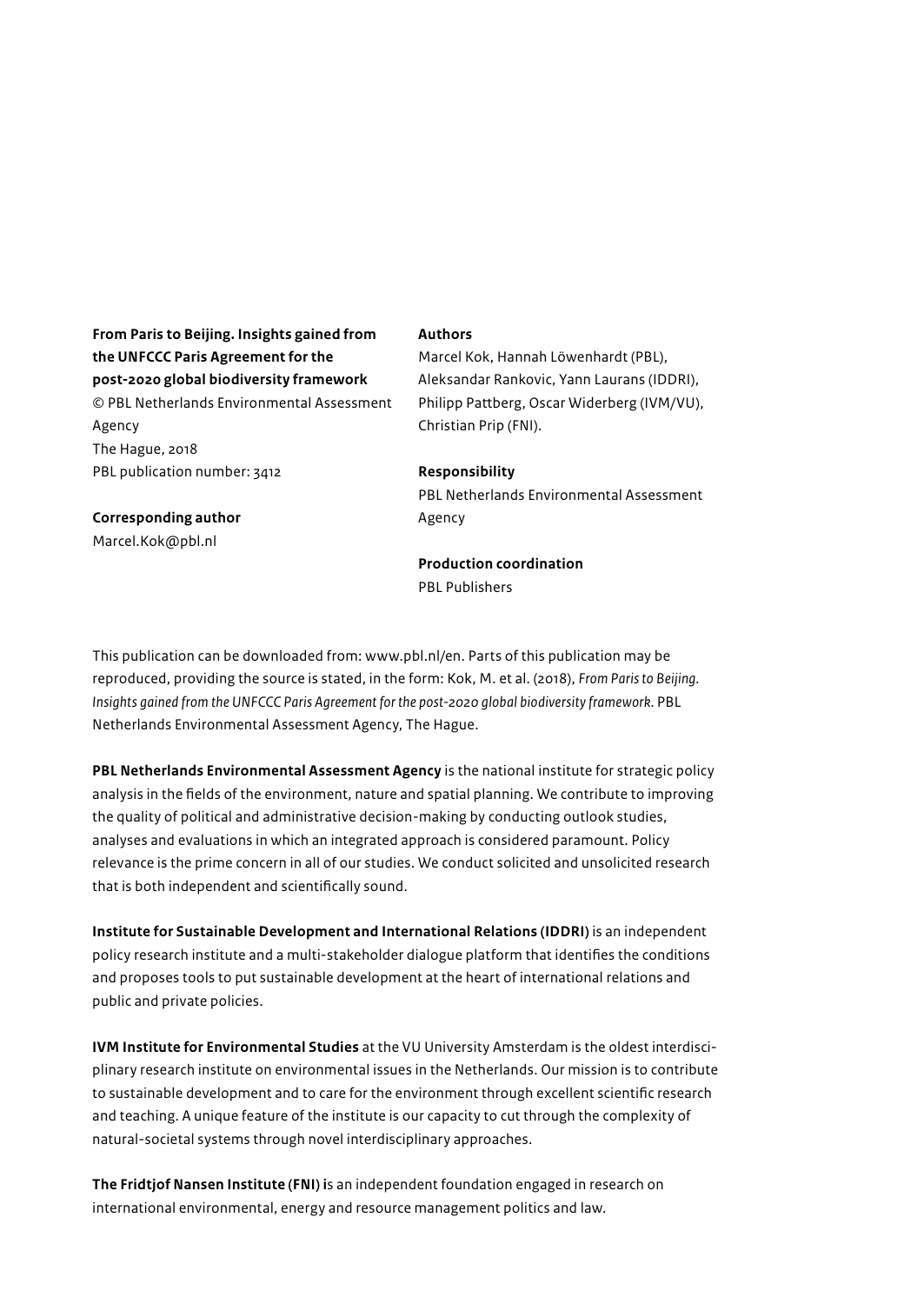## **Contents**

|                     | <b>MAIN FINDINGS</b>                                                                                                                           |          |
|---------------------|------------------------------------------------------------------------------------------------------------------------------------------------|----------|
| <b>INTRODUCTION</b> |                                                                                                                                                | 7        |
| 1.                  | THE ROAD TO THE PARIS AGREEMENT<br>Insights for creating a post-2020 global biodiversity framework                                             | 9<br>11  |
| $\overline{2}$      | THE ARCHITECTURE OF THE PARIS AGREEMENT<br><b>AND THE 'PARIS PACKAGE'</b><br>Insights for creating the post-2020 global biodiversity framework | 13<br>15 |
| 3                   | NON-STATE ACTION FOR CLIMATE AND THE PARIS<br><b>AGREEMENT</b><br>Insights for creating the post-2020 global biodiversity framework            | 16<br>17 |
| 4                   | INTERLINKAGES BETWEEN CLIMATE AND BIODIVERSITY<br>Insights for creating the post-2020 global biodiversity framework                            | 19<br>20 |
| <b>REFERENCES</b>   |                                                                                                                                                | 22       |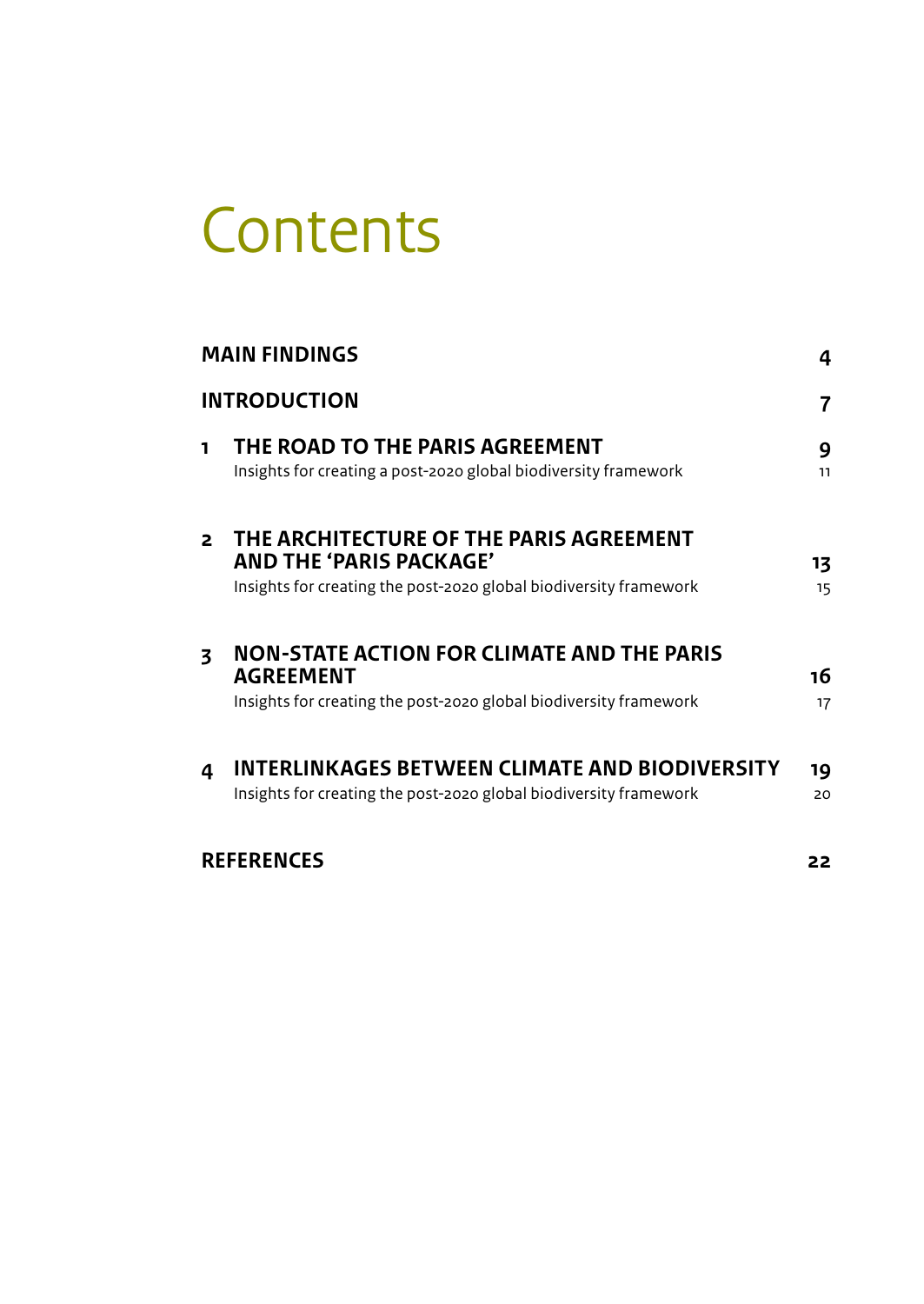## <span id="page-5-0"></span>Main Findings

While recognising differences between climate change mitigation and adaptation on the one hand, and biodiversity conservation on the other, analysis of the Paris Agreement under the United Nations Framework Convention on Climate Change (UNFCCC) offers useful insights for creating a post-2020 global biodiversity framework. This new 'global deal' for biodiversity is currently being negotiated in the Convention on Biological Diversity (CBD) and will be decided at their Conference of the Parties (CBD COP15) in China in 2020. In these discussions, many parties indeed implicitly or explicitly refer to the Paris Agreement as a possible model for the post-2020 global biodiversity framework. However, it often appears that analogies between the climate and biodiversity regime do not sufficiently take into account the specificities of the Paris Agreement, nor do they consider the long road that led to its adoption.

**The climate regime has undergone a paradigm shift after the failed negotiations at the UNFCCC COP15 in 2009 in Copenhagen. The climate negotiations moved from a 'regulatory' model of binding, negotiated emissions targets to a 'catalytic and facilitative' model that seeks to create conditions under which actors progressively reduce their emissions through coordinated policy shifts.** Four aspects of this shift are especially important within the context of the CBD discussions. First, a process known as the 'Durban platform' was started to achieve a new legally binding global agreement under the UNFCCC. Second, the process towards the Paris Agreement took four years. The CBD has less time to agree on a post-2020 global biodiversity framework at CBD COP15 and the Parties to the CBD need to be realistic about what can be achieved in the two years between the CBD COP14 and COP15. Third, the Parties to the CBD are currently discussing emulating the nationally determined contributions (NDCs) of the Paris Agreement. However, although the NDCs have a central position in the agreement, the broader logic and architecture of the Paris Agreement remains crucial. The NDCs, alone, are insufficient to trigger implementation. Fourth, an 'action agenda' that also included non-state actors, launched in the years preceding the Paris Agreement, strongly increased the ambition level and the possibility of reaching the agreement in Paris.

**The Paris Agreement and other pillars of the 'Paris Package' provide a coherent set of features that combines a top-down and bottom-up approach and legally binding and non-binding elements in its logic of change.** The architecture includes agreements on a quantitative, long-term objective (temperature increase limited to 1.5/2.0 °C); on peaking of emissions and achieving greenhouse gas neutrality by the second half of the century; on the development of long-term, low-carbon strategies; on adaptation; on means of implementation and finance; on nationally determined contributions (NDCs); on a non-state action agenda; on monitoring, reporting and verification (MRV); on periodic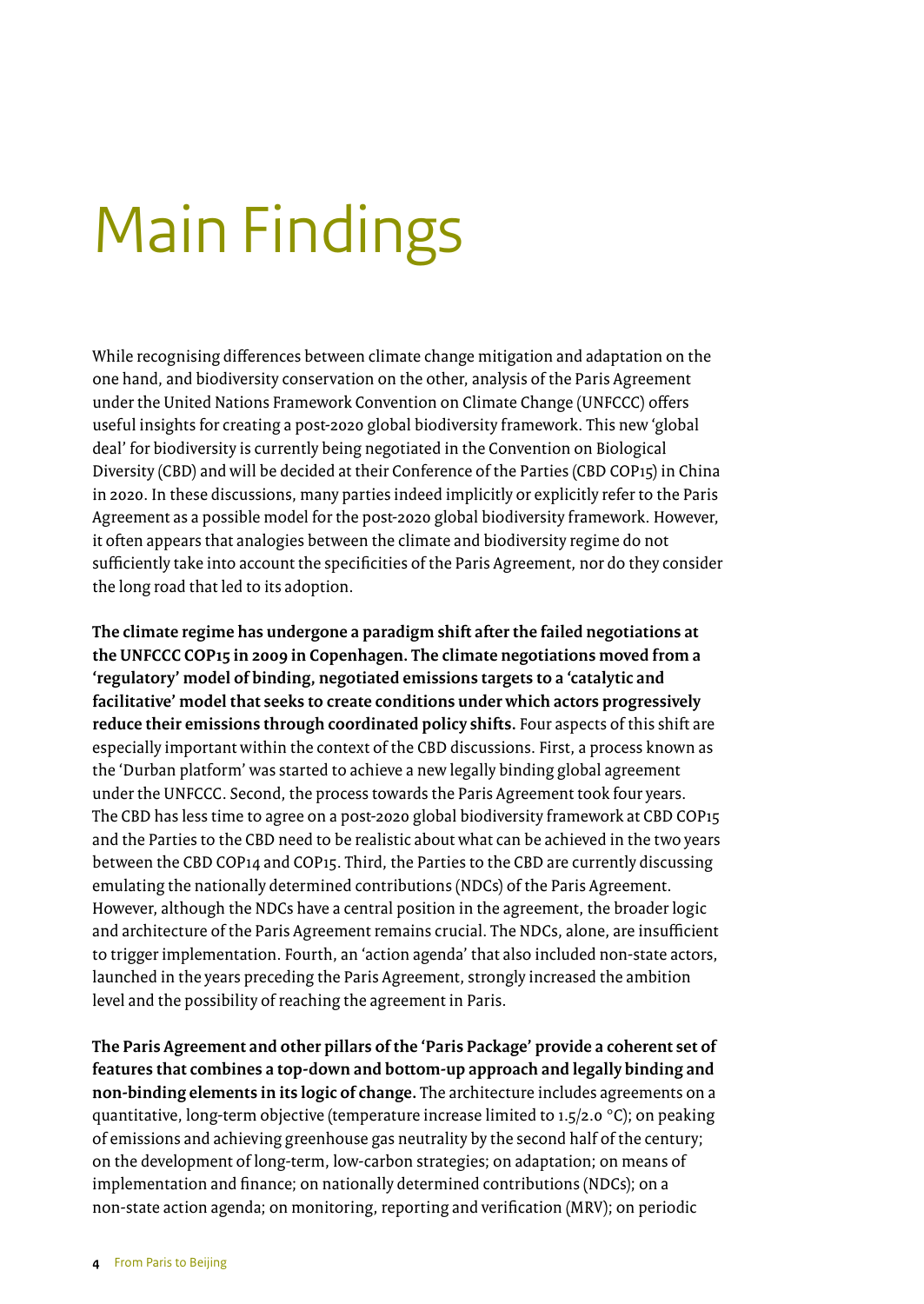stocktaking to review the adequacy of commitments; and on a mechanism to ensure increasing efforts by countries, over time, towards achieving the long-term objective ('ratcheting up'). A clear view is needed of an essential and coherent set of features for the post-2020 global biodiversity framework that can be agreed upon in China in 2020, and, as was the case for the Paris Agreement, the elements that need to be further elaborated in the years following the CBD COP15.

**To increase the effectiveness of the CBD, elements from the Paris Agreement that could be considered for the new global biodiversity agreement include long-term targets that operationalise the current 2050 vision, national, non-state and subnational commitments towards achieving those targets and procedural obligations to ensure commitment levels are adequate.** CBD's National Biodiversity Strategies and Action Plans (NBSAPs) do provide a basis for national commitments and national reporting could include the progress in achieving national commitments. The commitment process could be broadened to include non-state and sub-national commitments. Reporting on progress towards target achievement and evaluation of the adequacy of commitment levels could be improved and also would need to include reporting on non-state and sub-national action. This also requires a registry of commitments. The CBD currently lacks a 'ratcheting' mechanism, which would ensure that countries become progressively more ambitious in addressing the drivers of biodiversity loss, over time, to achieve the long-term goals of the convention.

**For the CBD, there are potential benefits of starting a process similar to the Global Climate Action Agenda of the UNFCCC.** These benefits would include the engagement of more and new actors in halting biodiversity loss and helping to mainstream biodiversity into economic sectors; helping to build a positive momentum around global biodiversity conservation; the fostering of innovative and experimental governance arrangements breaking gridlocks and focusing on governance functions that currently are receiving less attention; and building of confidence for governments and enabling nations to adopt more ambitious biodiversity goals, in the knowledge that non-state and sub-national actors support stronger action.

**The CBD could look for inspiration to several elements introduced in the Global Climate Action Agenda.** These include, among other things, a platform for non-state and sub-national actors to pledge commitments (e.g. the Non-state Climate Action portal (NAZCA)), in support of globally agreed targets by non-state actors (through wat could be called a 'Beijing Pledge for Action'), the accountability framework to measure progress towards achievement of the targets, an annual UN high-level multi-stakeholder biodiversity summit to promote cooperation, high-level non-state ambassadors to champion biodiversity and the inclusion of non-state action in stocktaking, review and assessment processes (e.g. in a 'Biodiversity Gap report').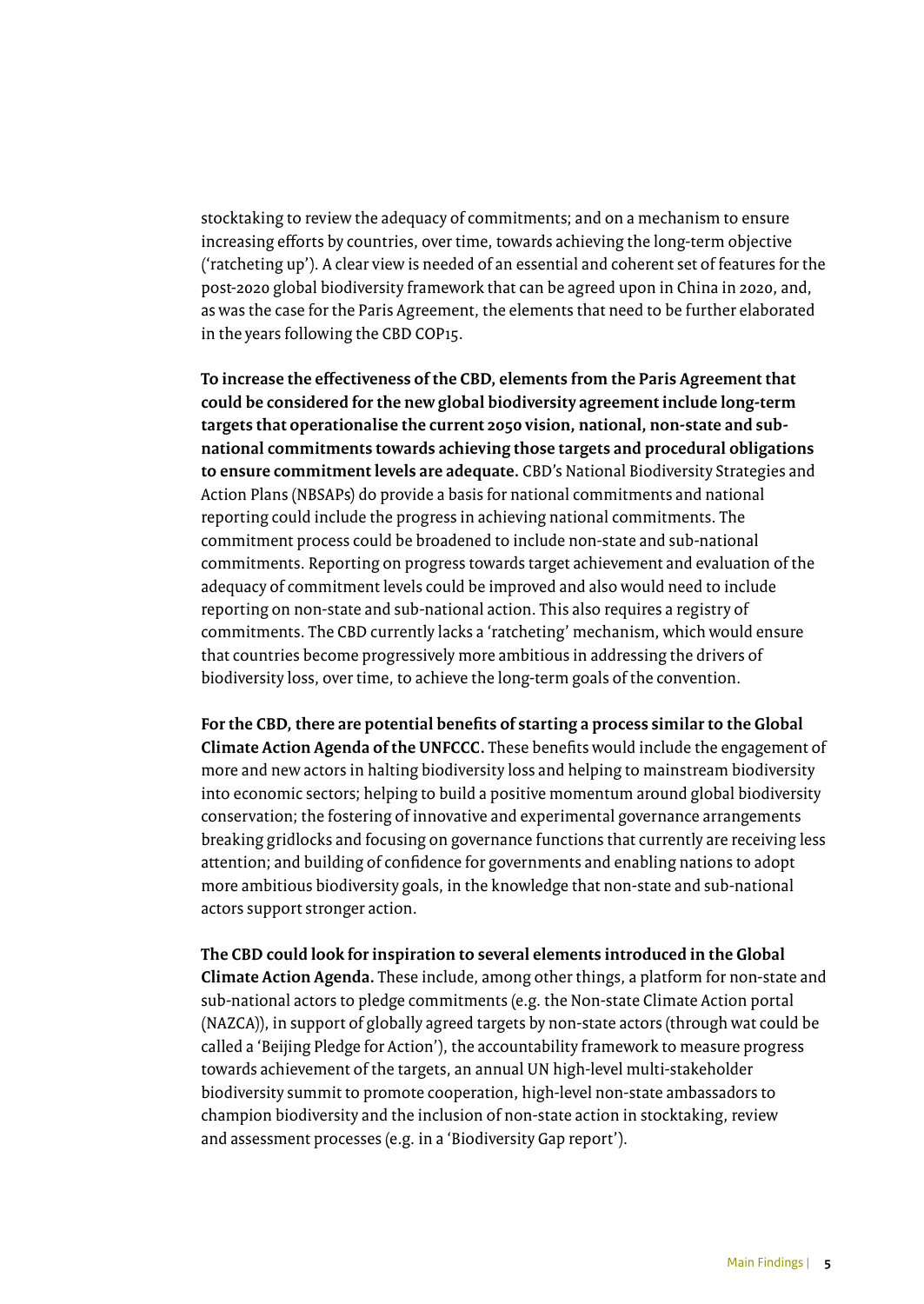**For the CBD, the main challenges to strengthen non-state action** are related to possible coordination of non-state and sub-national action in relation to national action; working to counteract national governments shirking their responsibility towards goals that have been established under the CBD; establishing credibility and avoiding the practices of 'greenwashing' existing activities; and measuring progress and comparing effectiveness across heterogeneous initiatives, often with very limited amounts of data.

#### **Close collaboration between the CBD and the UNFCCC is required in the implementation of the Paris Agreement and the new global biodiversity framework.**

This is for example necessary to ensure that the UNFCCC NDCs and the Climate Action Agenda also work positively for biodiversity and to avoid 'silo thinking' in the development of non-state action agendas on climate change and biodiversity. It is important that trade-offs are addressed and, more broadly, that synergies and mutual supportiveness between the two regimes is promoted. In addition, the UN Convention to Combat Desertification (UNCCD) and other biodiversity-related conventions can play an important role in this process. The implementation of the SDGs may be helpful in increasing the attention for more integrated approaches and could create a biodiversity dividend.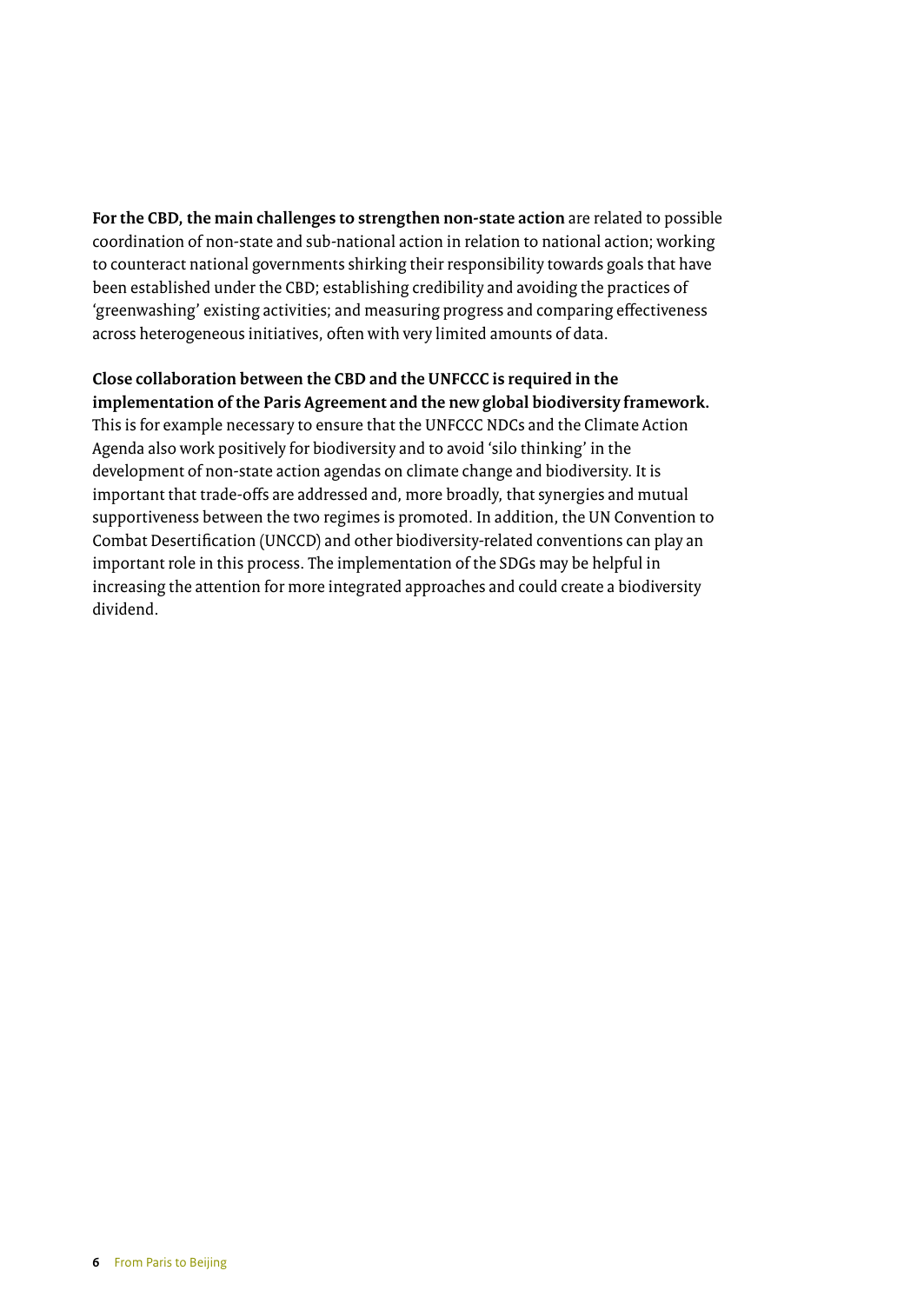## <span id="page-8-0"></span>Introduction

Momentum is increasing to reach a new, post-2020 global biodiversity framework. Since past strategies have failed to realise internationally agreed goals and targets and biodiversity loss is expected to continue, maintaining business-as-usual practices is not an option. Simply setting new, hardly altered targets for 2030 and/or strengthening ambitions without improving institutional implementation mechanisms would give a wrong signal. It is therefore important to consider new directions for the Convention on Biological Diversity (CBD), while continuing to build on what has been achieved, to date. The United Nations Framework Convention on Climate Change (UNFCCC) already went through such a process after the failure of the UNFCCC COP15 in Copenhagen in 2009, in the run-up to the Paris Agreement in 2015. Looking at the CBD from the UNFCCC perspective can help open doors to identify innovative institutional mechanisms to facilitate a more inclusive, strong and effective international agreement for biodiversity.

Many parties in CBD discussions implicitly or explicitly refer to the Paris Agreement as a possible model for the post-2020 Global Biodiversity Framework. It is, however, clear that biodiversity and climate are very different issues. Climate change is now relatively high on the political agenda, in part because its impacts are increasingly visible all over the world. Even if deep social transformations are barely addressed in official climate negotiations, acknowledging that transformative action is required in all economic sectors is now commonplace in climate discussions. In the case of biodiversity, the situation is quite the reverse; at the CBD, sectoral discussions and strong language about required changes are possible in negotiations. But outside the CBD and other biodiversity-related conventions, in broader discussions and actions about conservation, biodiversity is still often seen as an additional concern. It is not taken as seriously as climate, nor as a topic that requires deep transformations for progress to be made ('protected areas will do the job'), nor as a topic serious enough to warrant such deep transformations. Climate change benefits from an expertise that has been structured for decades (e.g. IPCC), and biodiversity expertise has just started to organise itself at a level similar to that of climate (e.g. IPBES). For most people, paradoxically, climate change mitigation is now somehow more tangible than biodiversity conservation, even though nature is closer to people's everyday lives. In sum, biodiversity negotiations may address required transformations, but the issue is taken less seriously by the rest of the world, and biodiversity actions continue to seem less tangible to the general public and various stakeholders in society.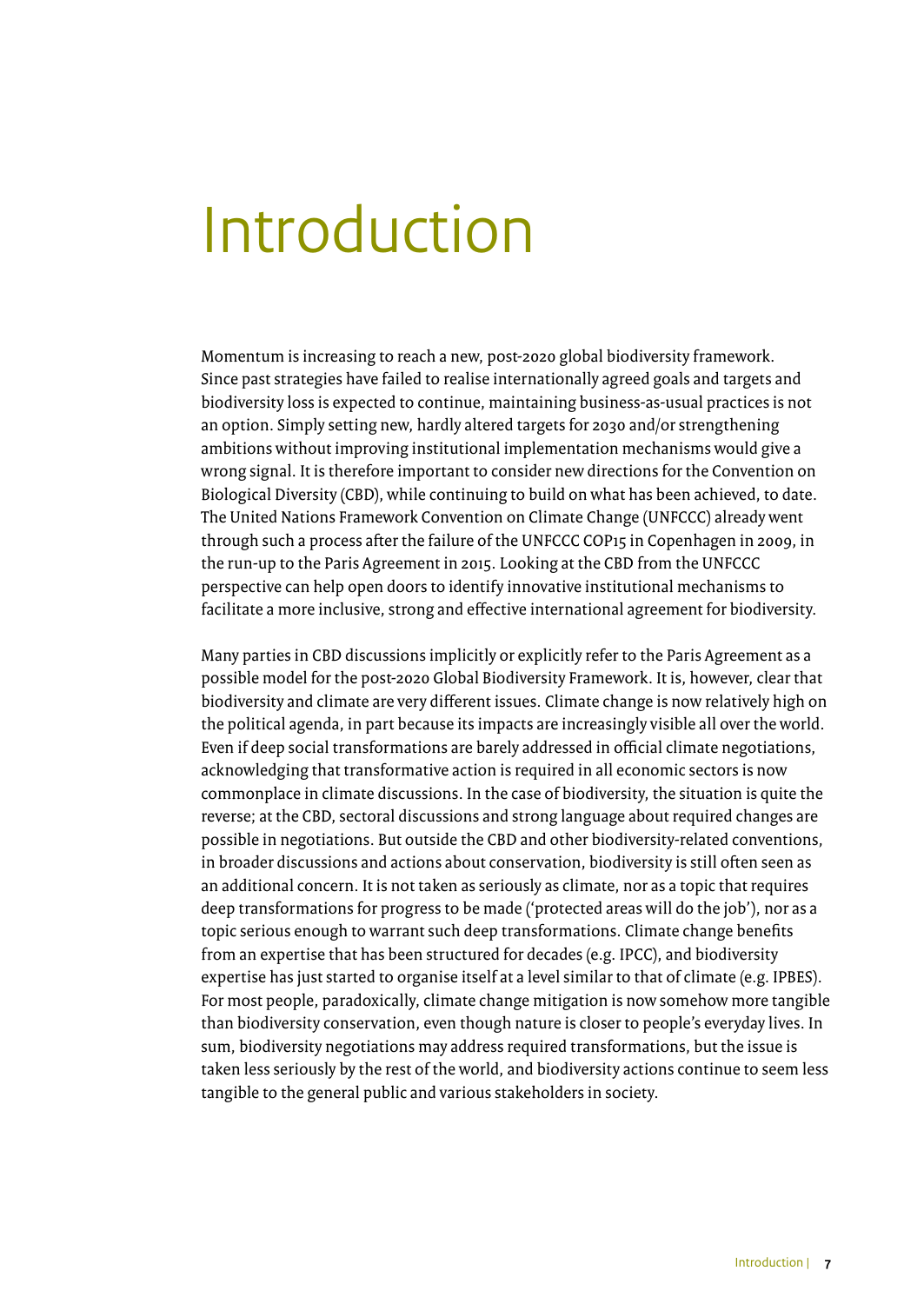In this context, this policy brief examines some of the main lessons and warnings related to the Paris Agreement process, in light of future biodiversity governance. Insights are drawn from the process between the failure of the Copenhagen convention and the ultimate achievement of the Paris Agreement (Section 1), from the architecture of the agreement and the 'logic of change' embedded in both the formal agreement and the broader 'Paris package' (Section 2), and, in more detail, from experiences with the implementation of the non-state Global Climate Action Agenda as an important innovative element of the Paris Agreement (Section 3). To ensure synergies and to adequately deal with trade-offs between climate and biodiversity in the implementation of the Paris Agreement, as well as the new global biodiversity framework, the cooperation between CBD and UNFCCC needs to be improved, while collaboration with the UN Convention to Combat Desertification (UNCCD) and other biodiversity-related conventions in this process is also required (see Section 4).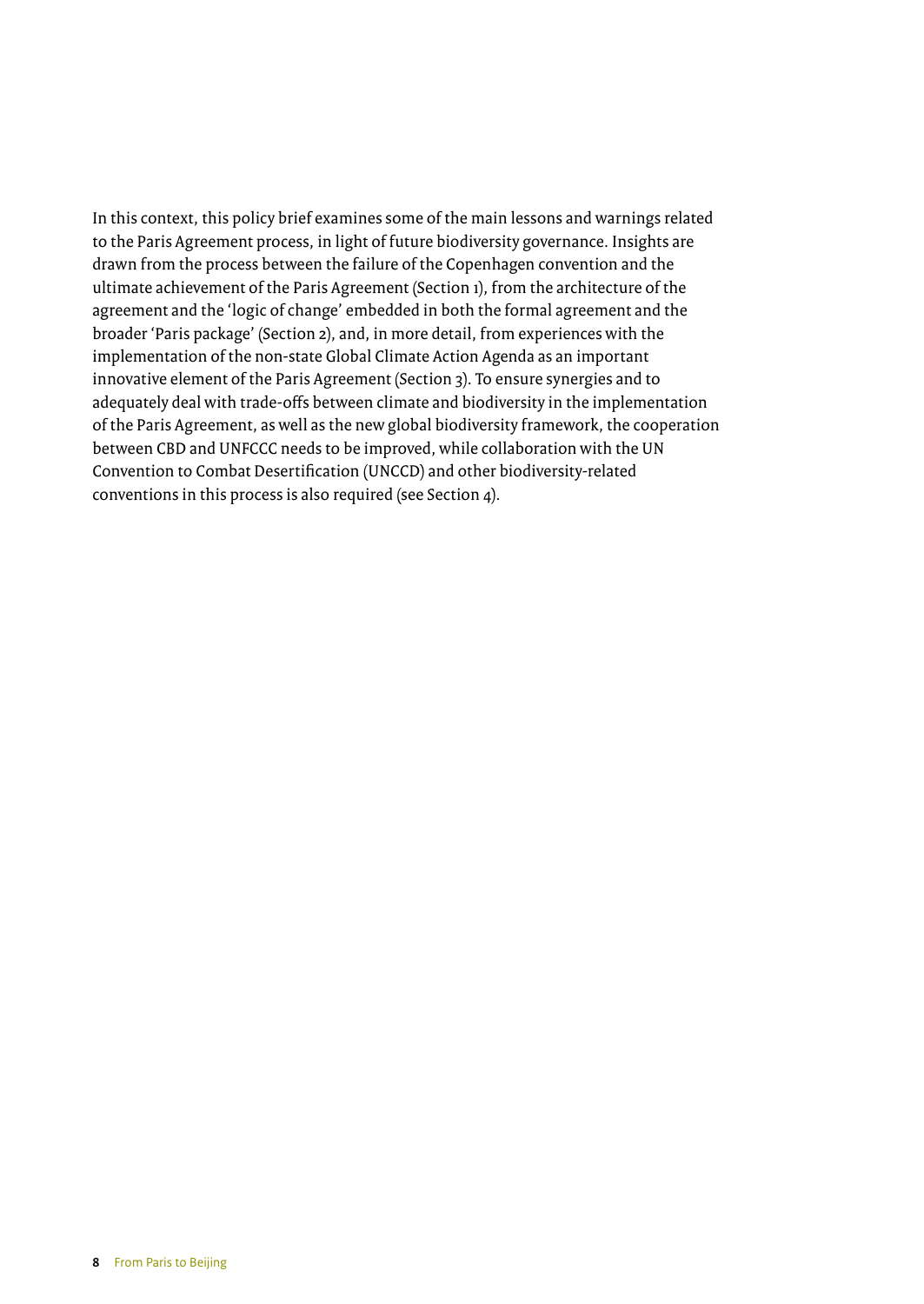## <span id="page-10-0"></span>1 The road to the Paris Agreement

The UNFCCC COP15, held in 2009 in Copenhagen, failed to deliver a successor agreement to the Kyoto Protocol. It set the stage, however, for renewing approaches to global climate action. Three points regarding the Paris Agreement, in particular, will be addressed in this section: the fact that a new agreement had to be developed and the time that it took, the adoption of a hybrid institutional architecture combining top-down and bottom-up approaches to global climate action, and the formalisation of the role played by non-state or sub-national actors.

First, four years before COP21 in Paris, at COP17 in 2011 in Durban, Parties decided to 'launch a process to develop a protocol, another legal instrument or an agreed outcome with legal force under the Convention applicable to all Parties, through a subsidiary body under the Convention hereby established and to be known as the Ad Hoc Working Group on the Durban Platform for Enhanced Action'—in short, the Durban Platform. Three aspects of this process provide useful points for consideration by the CBD.

To start, the discussions that ultimately led to the formal Paris Agreement began four years previously, which is double the amount of time that separates CBD COP14 and COP15. In terms of actual COP negotiations, this is four times more, since the UNFCCC meets on an annual basis, while the CBD usually meets once every two years. The UNFCCC launched the negotiation process at COP17, and had COP18, 19, 20 and 21 (four COPs) to negotiate and come to an agreement; the CBD can launch the process at COP14, and then only has COP15 to come to an agreement in 2020. Of course, intermediary meetings, such as those of CBD's subsidiary bodies, are also important, but such meetings were also held within the UNFCCC.

Moreover, the UNFCCC's negotiations were a process that was set up to result in actual agreement ('any outcome with legal force'). In CBD discussions, however, the legal status of what is decided at COP15 is still unclear. References to a 'Beijing Agreement' are sometimes made during the discussions, but, to date, there is no indication of a new treaty being discussed on the road to Beijing to be adopted at COP15. Although COP15 is likely to result in some sort of agreement, it may not necessarily result in a legal agreement—the post-2020 framework may simply be described in an annex to the COP15 decision, as was the case for the post-2010 framework. This matters, because, in the eyes of international law, an independent treaty will be easier to enforce than a 'COP decision'. And, more importantly, it also creates a stronger dynamic on a national level, even if only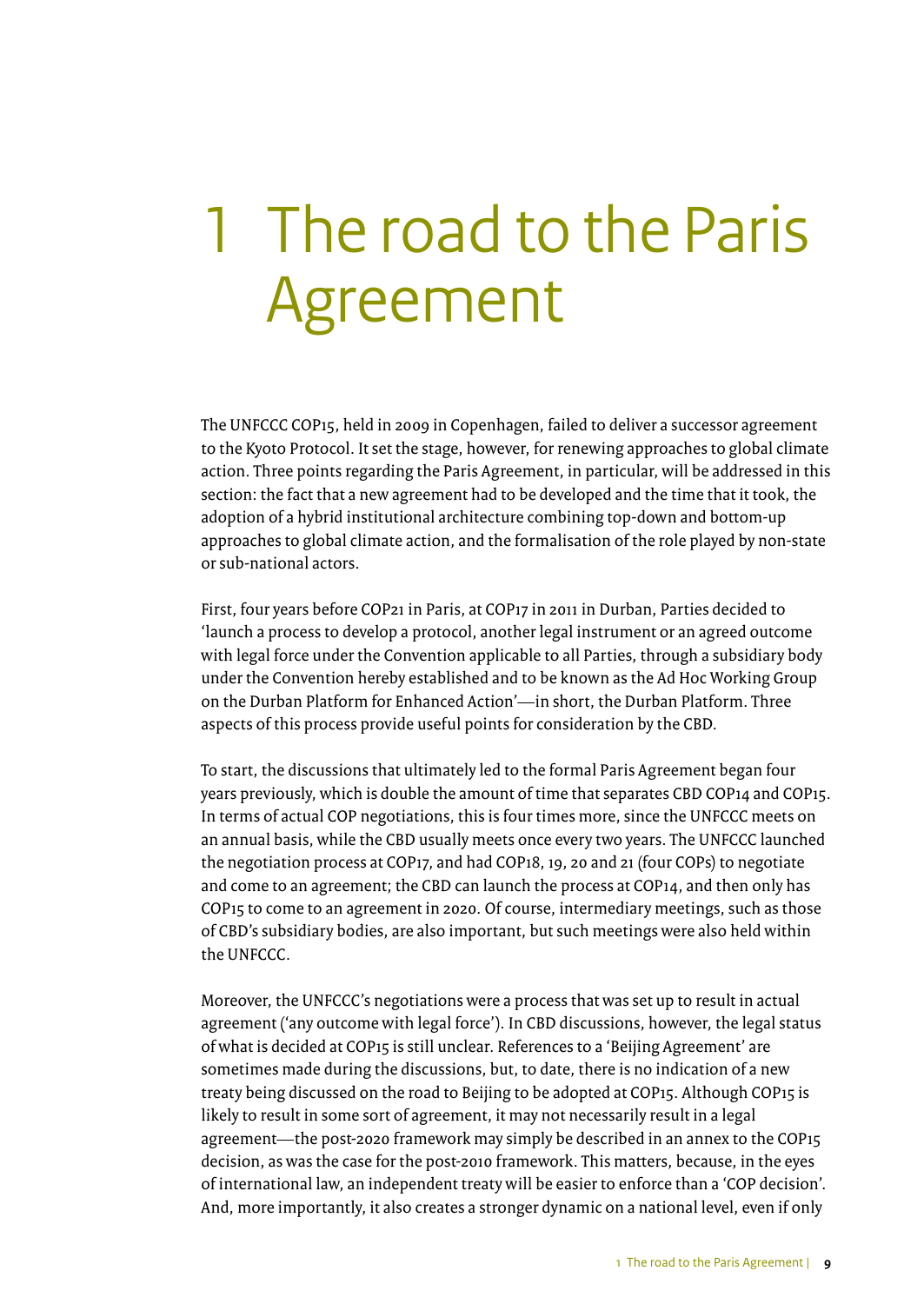through its ratification process. Furthermore, depending on its architecture, certain aspects of such a treaty may also be enforceable under national legislation (see Section 2 and Maljean-Dubois et al., 2014).

Furthermore, a dedicated ad hoc subsidiary body to the UNFCCC was established after Durban (COP 17) to organise the discussions that would lead to the Paris Agreement. No such process is currently being considered at the CBD. So far, the process that will lead to the post-2020 framework has been the responsibility of the Secretariat, with the support of various advisory groups. Notwithstanding questions of workload and how such a body could help catalyse the work on the post-2020 framework, having a dedicated body and several years of Party-led discussions would considerably enhance the negotiations and help Parties to build consensus. Currently, the draft timeline to the CBD COP15 only states that an 'open-ended Group of Experts of the subsidiary bodies' will work in January and February 2020 'to determine the proposed structure and scope of the post-2020 global biodiversity framework prior to its further consideration by SBSTTA-24 and SBI-3'.

The second important element regarding the Paris Agreement was the adoption of a hybrid approach to global climate action. The agreement encompasses several global goals (see Section 2) as well as a review system for which Parties could submit their contributions to the achievement of these goals. Such a collective review mechanism is intended to ensure that ambition levels increase and become incrementally aligned with global goal achievement. The Paris Agreement embodies a facilitative and catalysing institutional architecture compared to the regulatory architecture of the Kyoto Protocol, which consists of concrete targets, fixed lists of countries, strong legal rules and institutions, and a nation-only approach'. Voluntary commitments under the Paris Agreement are counterbalanced by a set of legally binding rules to ensure alignment with long-term global objectives, financial support, transparency and regular evaluation. The National Biodiversity Strategy and Action Plans (NBSAPs) are sometimes seen as the CBD equivalent to the UNFCCC's Nationally Determined Contributions (NDCs), mainly because they are developed following a bottom-up process. But how these national strategies are supposed to contribute to achieving global goals is not well articulated. To develop a similar mechanism for biodiversity, the NDCs could provide a good basis, but many elements need to be developed further and be considered as part of a broader architecture (see Section 2).

The third important element is that, in the years leading up to the Paris Agreement, the role of non-state actors has been formalised. An important lesson for CBD, here, refers to the strategic role of the UNFCCC in building momentum towards the Paris Agreement. This process can be described as a 'tale of four stories'. To mobilise non-state action, it was important to align the imaginaries of all actors involved, and help foster a self-fulfilling prophecy; sending the message that, by not committing to climate action, Parties would risk being 'left out' of history. This mindset has major economic implications, among which the risks posed by stranded assets and the need for rapid divestment from fossils. Occasions such as the 2014 UN Climate Summit were key moments in aligning imaginaries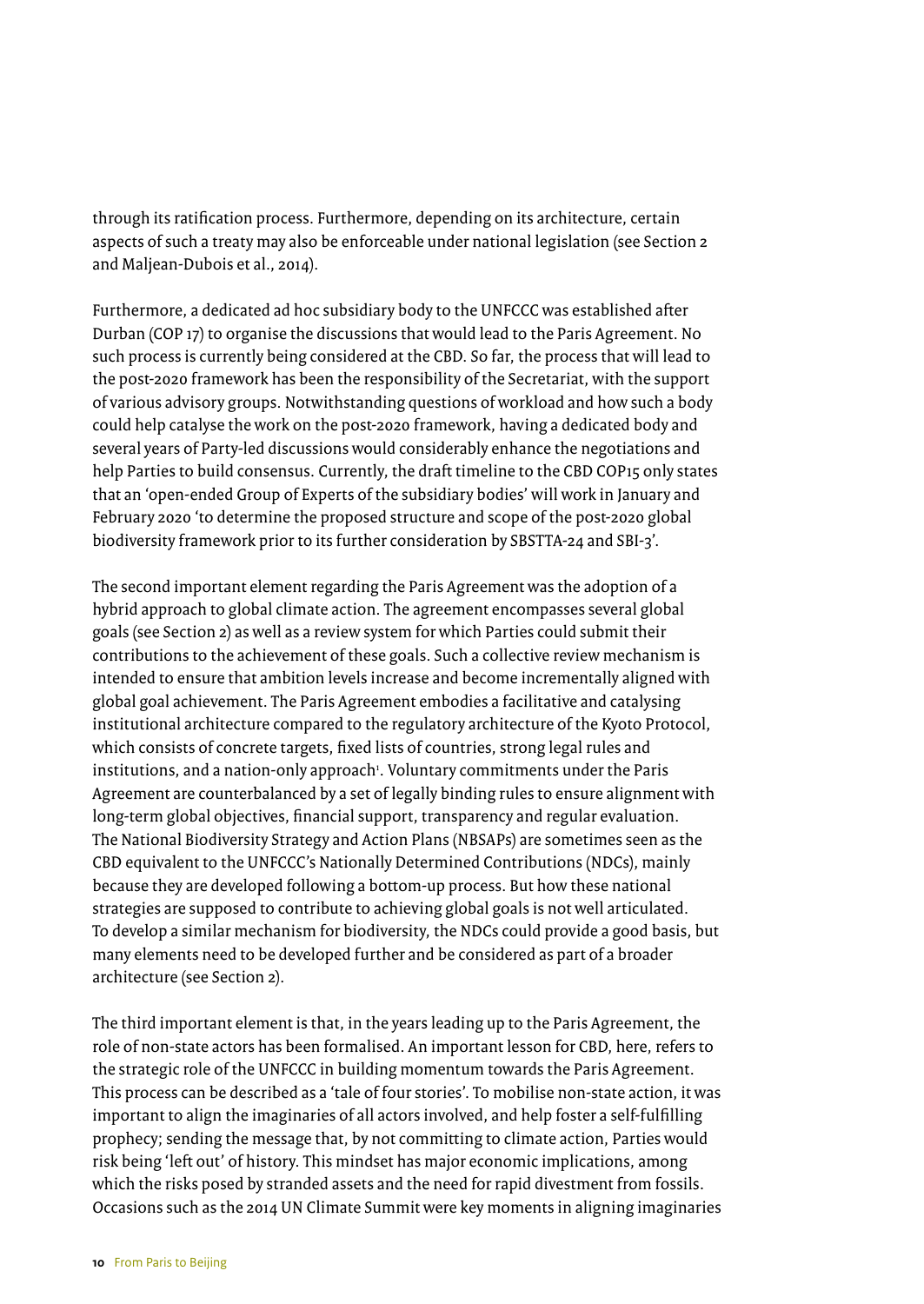<span id="page-12-0"></span>of all actors involved, state and non-state. In addition, non-state actors can put more direct pressure on their national government by making their voices heard through various fora and in the UNFCCC arena, as well by making their own additional commitments. This will increase the feasibility for countries to implement ambitious climate policies, on a domestic level. Furthermore, as non-state discussions are less constrained than formal, multilateral negotiations, they have facilitated the emergence of rather difficult topics, such as those on some key sectoral drivers of climate change. This is for example illustrated by the Powering Past Coal Alliance, launched at the UNFCCC's COP23 in the context of the Action Agenda. Lastly, the Climate Action Agenda has also been a way to increase and channel the energy, because the agenda welcomes and catalyses initiatives from all over the world, and helps link these initiatives to the implementation of the Paris Agreement, thus avoiding a dissipation of energy. With the more open architecture of the Paris Agreement, the Global Climate Action Agenda is a key element in the shift from a regulatory and top-down approach to a more facilitative and integrated model, which creates opportunities for a wide variety of actors to progressively reduce their emissions through coordinated policy changes (Hale, 2016).

### Insights for creating a post-2020 global biodiversity framework

Overall, the discussions preceding the CBD COP15 should focus on a coherent set of essential features for the post-2020 framework, and could try to identify elements to be further elaborated in the years following COP15. At CBD's COP14, it is crucial that all actors involved obtain clearer insight into how expectations of achievements towards 2020 can be managed. As most actors are aware, time is short until COP15, and although there will be multiple occasions for discussing the post-2020 framework until the end of 2020, the available time for negotiation needs to be used wisely. In drawing parallels with the Paris Agreement, careful attention should be paid to the overall logic of the Paris Agreement– which has facilitated a positive move forward, although it still has to prove its effectiveness in delivering on promises made. As things stand, imagining 'NDCs for biodiversity' without taking the legal status and the broader architecture, including the accountability framework, of the Paris Agreement into account, would miss important points on what could make such a system interesting and effective for new approaches to the implementation of a post-2020 biodiversity framework (see below and Section 2). The movement towards Intended Nationally Determined Contribution as one of the pillars of the Paris Agreement was also a key moment of political impetus for national governments. Launching 'NDCs for biodiversity' as a new tool would lead to high expectations and may form an important political risk for the CBD (and China's presidency of the COP15), in the absence of the supporting elements to facilitate the implementation of such a tool and to keep Parties accountable. Given the time constraints, the question of how new approaches to national commitments at the CBD could renew the process and the overall logic and framework in which these commitments are to be embedded, needs to be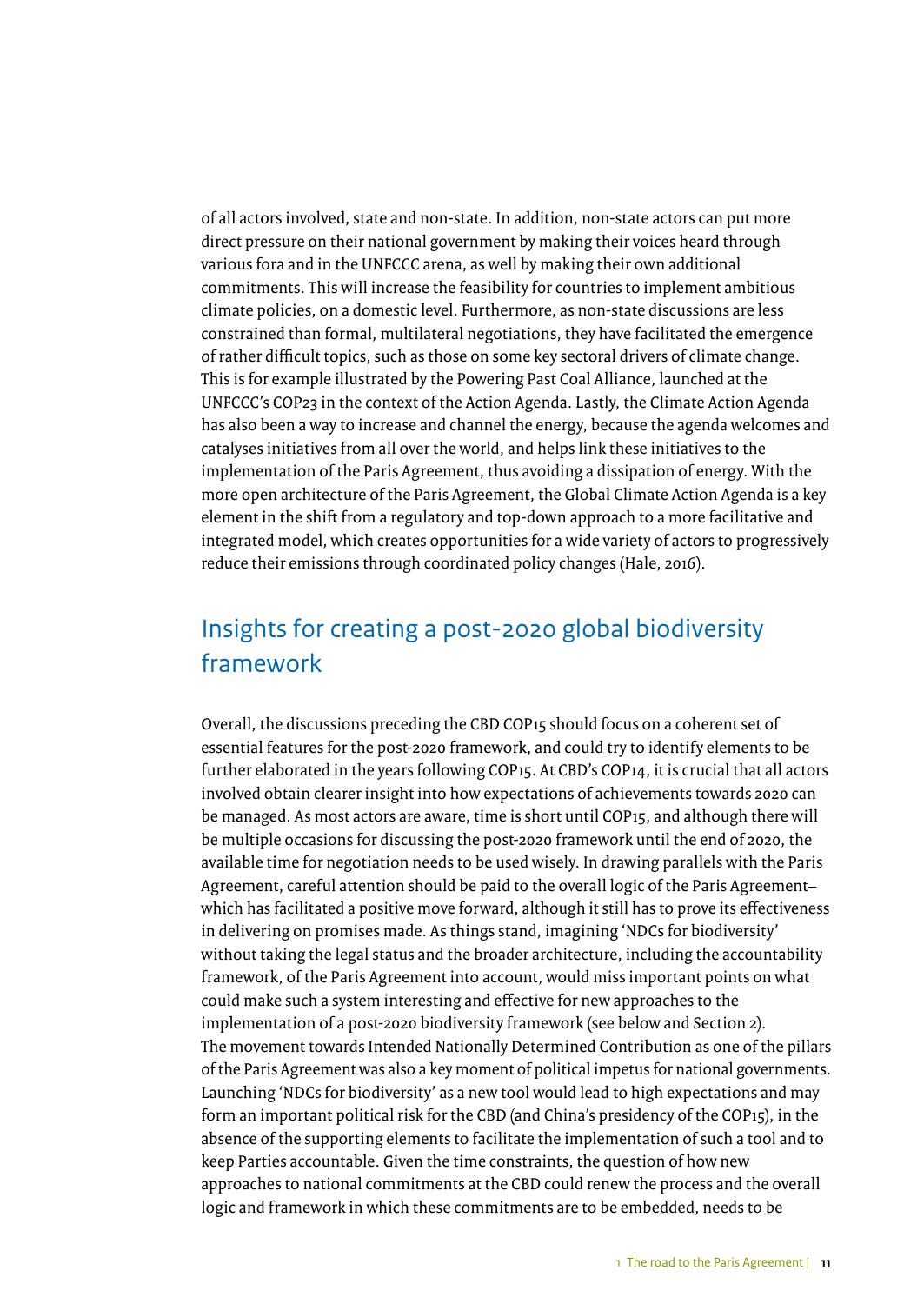formally discussed, as soon as possible. Furthermore, it is important to consider that an action agenda for biodiversity could not only be useful for *implementing* the post-2020 framework, but could also be essential for *achieving* the most ambitious results from COP15: sowing seeds for what could become a formal 'Global Biodiversity Action Agenda' should be started as soon as possible (see below and Section 3).

### Note

1 For a description of this paradigm shift, see: https://www.iddri.org/en/publications-andevents/blog-post/paris-agreement-historic-whats-next.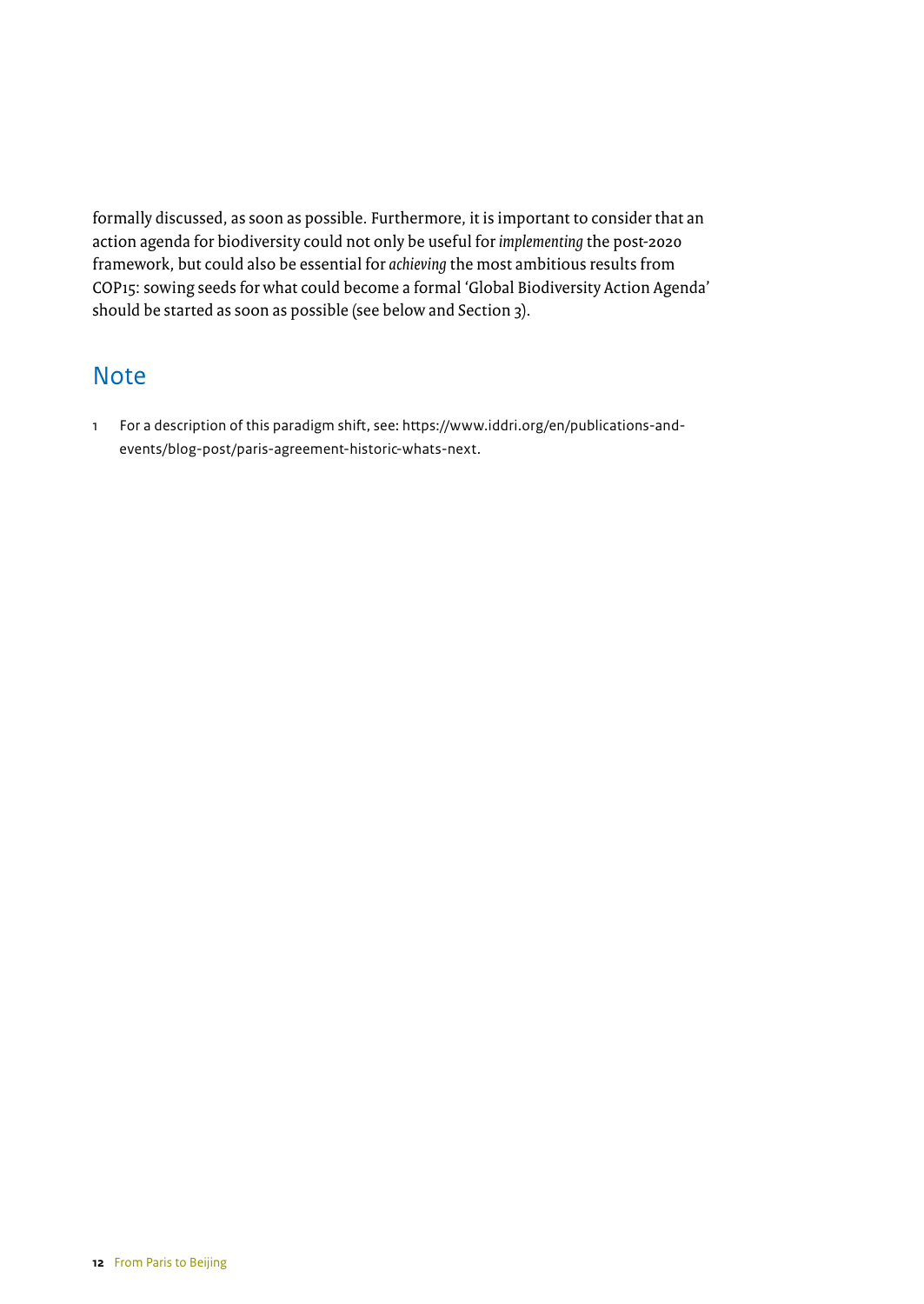## <span id="page-14-0"></span>2 The architecture of the Paris Agreement and the 'Paris package'

The success of the Paris Agreement has often been ascribed to its coherent set of features that provide a clear logic of change as well as to its hybrid structure, in terms of combining top-down (global goals) and bottom-up (national commitments) approaches and voluntary commitments and legally binding principles and provisions.

The architecture of the Paris Agreement consists of several related elements:

- First of all, a quantitative, long-term goal was established and agreed on by all Parties: the goal of limiting global warming to well below 2.0 °C (Art. 2).
- A goal targeting the main drivers of global warming (greenhouse gas emissions), which describes that, during the second half of the 20th century, these emissions must peak and a global greenhouse gas neutrality (net zero anthropogenic emissions) must be achieved (Art. 4.1.; see Vallejo et al., 2018).
- All Parties, both developed and developing countries, are to undertake and communicate ambitious efforts for greenhouse gas emission reduction (Art. 2, Art. 4.2), as their 'nationally determined contribution' (NDC) to the global response to climate change, described in the two points above. This is an important point to stress: the NDCs are the Parties' commitments to contribute to achieving the above global goals on greenhouse gas emissions, in order to achieve the final objective of limiting global warming to 2 °C, and if possible to 1.5 °C, by the end of this century. In other words, Parties commit to addressing the *drivers* of climate change in order to achieve a certain *state of the climate system*.
- To support the long-term trajectories that would realise the objectives for greenhouse gas reduction, parties are invited to develop national long-term, low greenhouse gas emission development strategies (Art. 4.19). These strategies are complimentary to the NDCs; the latter are commitments made under the Paris Agreement, while the former are tools meant to pilot long-term domestic transformations, and to ensure a mutual consistency between the long-term national vision and the successive NDCs. Successive NDCs, furthermore, must contain increasing ambition levels (for greenhouse gas emission reductions) at every new version, again supporting the long-term goal (see below).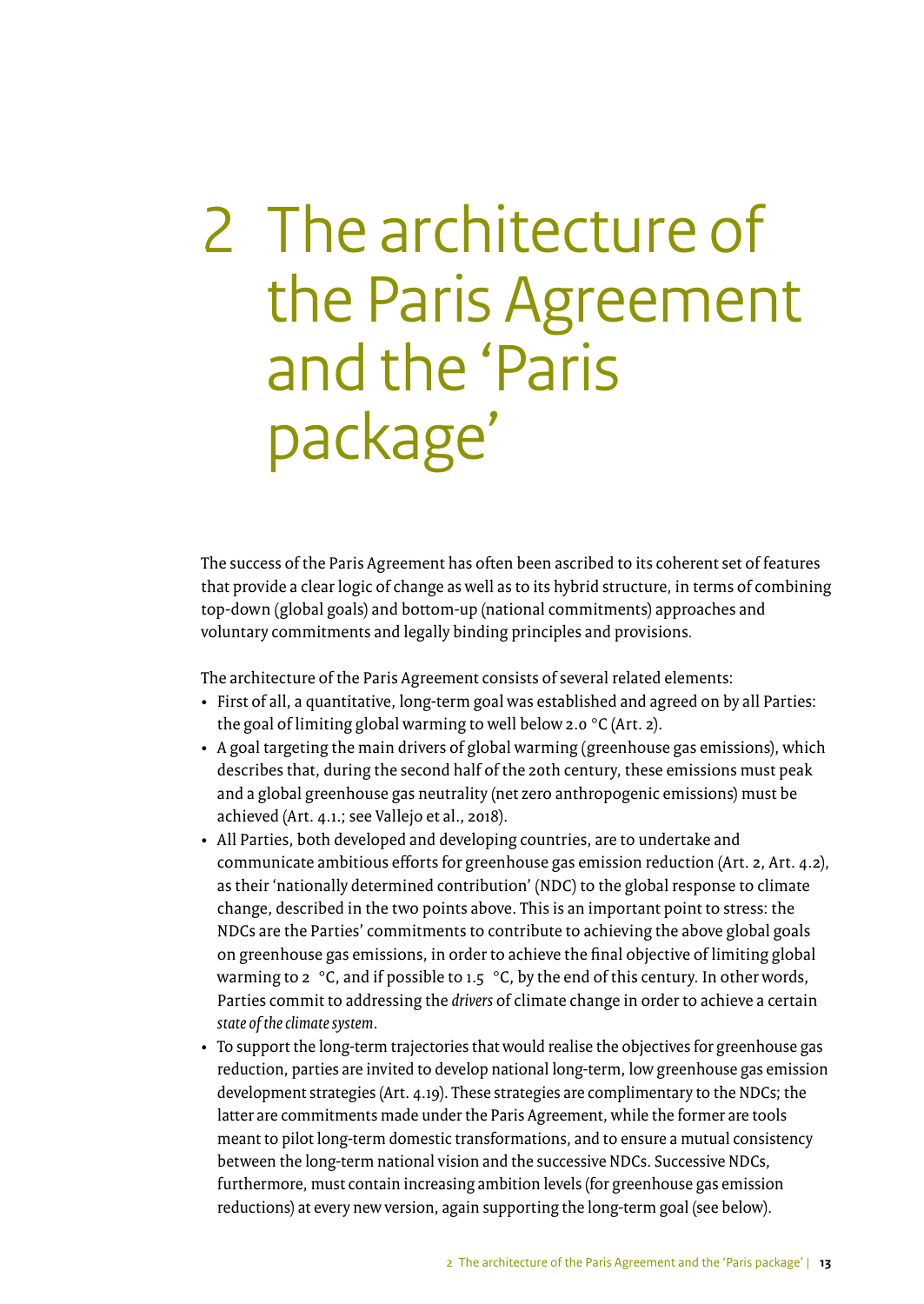The NDCs were a major innovation on the road to UNFCCC's COP21, reflecting the move towards a more 'bottom-up' regime. NDCs provide Parties with the opportunity to decide on their own contribution level, reflecting their specific national circumstances, departing from the earlier practice of globally negotiated top-down greenhouse gas emission reduction targets under the Kyoto Protocol. However, current NDCs are not yet ambitious enough to limit global temperature increase to well below 2°C. Furthermore, many Parties are not on the right trajectory for achieving their NDCs, either (UNEP, 2017). To ensure the development of sufficient, ambitious and scaled-up NDCs, over time, a monitoring, reporting and verification (MRV) system was put in place, along with a 'ratcheting up' mechanism. Monitoring, reporting and verification takes places through a transparency framework that follows the progress made by parties in the implementation of the Paris Agreement, through a mechanism to support implementation and compliance, and stocktaking every five years to assess progress towards the long-term target and the adequacy of commitments. It is expected that external influence from for example civil society benchmarking country efforts, together with this MRV system, will pressure Parties into creating ambitious and fair NDCs. Furthermore, via the 'ratcheting up' mechanism, the Paris Agreement stipulates that Party contributions must show progress, over time, and reflect the highest possible ambition level. The goal of this mechanism is that Parties, by continually scaling up their NDCs, and by providing fair and the most ambitious contributions possible, in light of their circumstances, will provide constant and ever-increasing progress towards the global goals. The combined elements of this architecture have at least enabled *all* Parties to commit to action, and have renewed the discussion on how to increase and assess global efforts to tackle climate change. It is, however, too early to tell whether this will indeed be sufficient, both in practice today and in the future, and whether this will indeed improve the implementation of the UNFCCC.

An important thing to keep in mind, here, is that, while the focus in this policy brief, so far, has been on climate change mitigation, the Paris Agreement also contains other goals, in addition to the global targets on limiting global warming. These goals have been essential for the adoption of the agreement and for its subsequent implementation. Article 7 of the agreement sets the stage for a global goal on adaptation, which is especially important for developing countries. This article ensures more robust adaptation policies and the related funding. Similarly, Article 9 sets a long-term goal for financing. Articles 10 and 11 include provisions for technology transfer and capacity building. Action towards these goals is sometimes also presented in NDCs, although not in all of them.

The funding commitment is a key element of the agreement made at UNFCCC COP21, and monitoring efforts towards mobilising USD 100 billion (public as well as private funding) by 2020 is another critical element to maintain ambitious coordinated action, on a global scale. Initiatives have been developed, for example, by the OECD and within the framework of the One Planet Summit to monitor or increase funding. NDCs from the South , generally, specify what part of their action programme is conditional on external support and additional funding. The universality of NDC development was accepted under this condition, which might be very specific to the climate regime where the Common But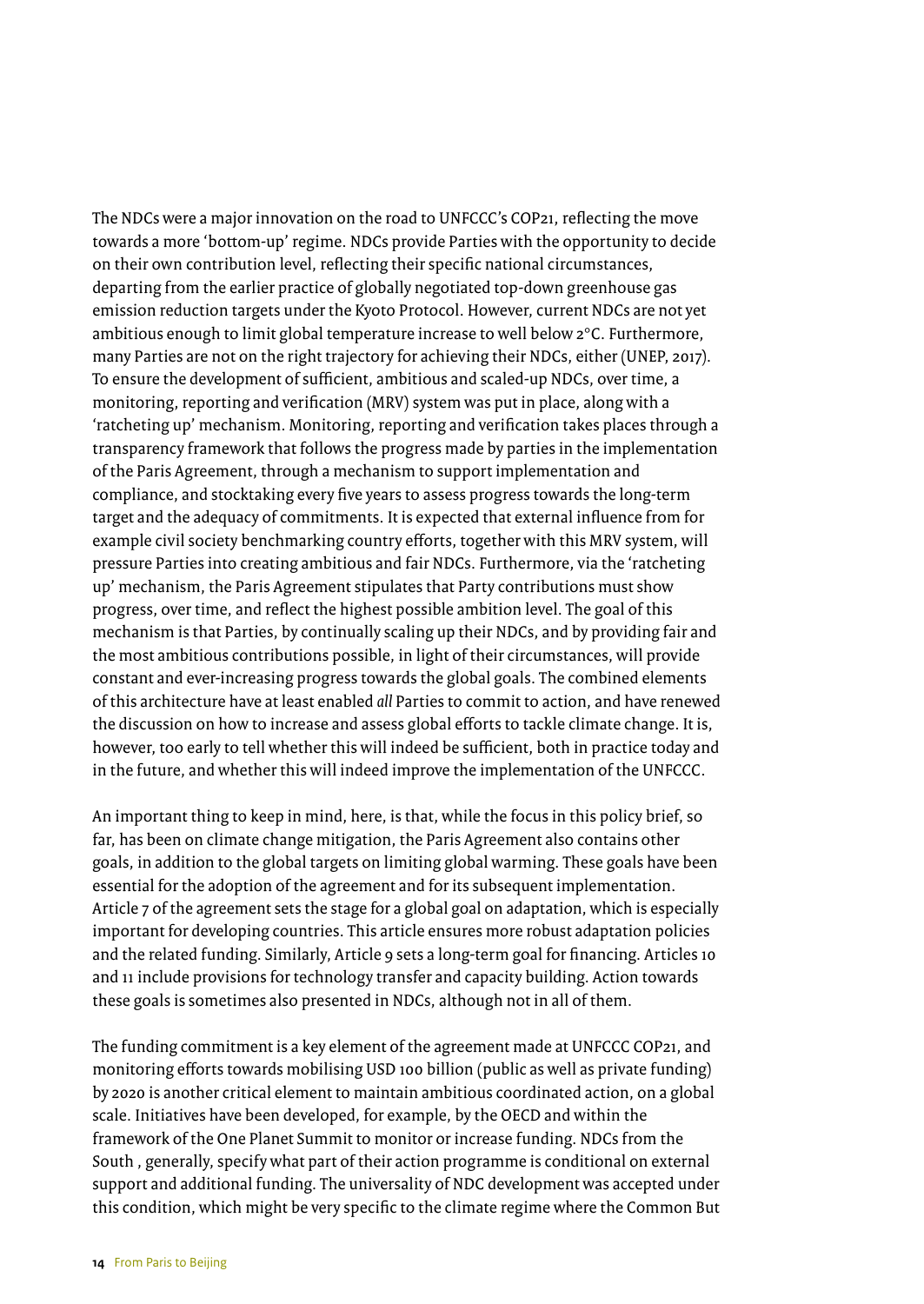<span id="page-16-0"></span>Differentiated Responsibilities (CBDR) principle was entrenched in the differentiation between Annex I and non- Annex I countries.

Besides these goals, another result of COP21 was the further formalisation of a Global Climate Action Agenda. In addition to the discussions on the Paris Agreement and its procedural mechanisms, a non-state global action agenda was developed, following a long process of non-state and sub-national actor-related initiatives. The mentioning of non-state actors in the Paris Agreement itself was kept to a minimum, whereas the COP21 decision (see FCCC/CP/2015/10/Add.1) creates opportunities for non-state actors to take part in, for example, reviewing processes, technical examinations, showcasing their pledges and providing guidance (also see Section 3).

### Insights for creating the post-2020 global biodiversity framework

Various elements of the Paris Agreement could be considered for implementation by the CBD. Long-term targets could operationalise the current 2050 vision. These could be combined with national and non-state commitments, and procedural obligations to help gradually increase the implementation of the post-2020 framework. The CBD's NBSAPs already provide a basis for national commitments. A strengthened MRV system could help follow the progress made by the Parties and non-state actors and strengthen discussions about implementation. By more strongly linking national commitments and NBSAPs to the achievement of long-term biodiversity targets, clear and collective stocktaking could be facilitated, and review, comparison and communication of strategies could be made easier. Furthermore, as currently the formal inclusion of non-state and sub-national actors in the CBD is only minimal, their commitments could be further facilitated and tracked to support a growing momentum and exert bottom-up pressure on CBD Parties.

National Reporting to the CBD will need to include clear statements on the progress countries make in achieving their national commitments and the steps taken towards their contribution to long-term target achievement. On a global level, this information could be gathered and published in a report, similar to the annual Emissions Gap Report for climate change, published by UN Environment. In this way, the global progress made towards addressing the drivers of biodiversity loss and the implementation of conservation measures (e.g. protected areas, nature conservation and restoration) can be assessed, and, thus, also the achievement of global biodiversity targets. A 'ratcheting up' mechanism for parties to become progressively more ambitious about addressing the drivers of biodiversity loss and implementation of conservation measures, over time, is currently lacking under the CBD, but it is a necessary element for achieving the long-term targets.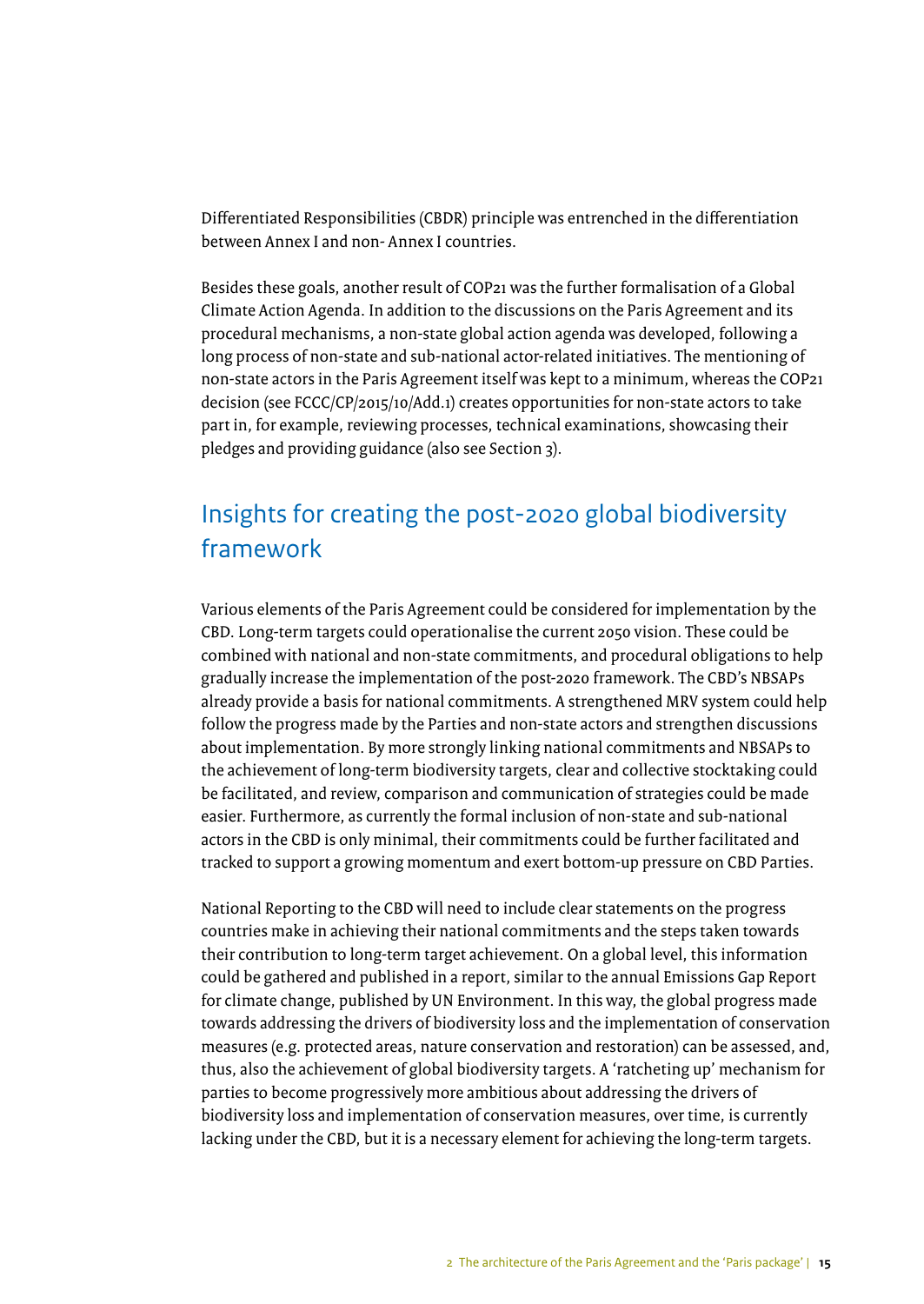## <span id="page-17-0"></span>3 Non-state action for climate and the Paris Agreement

The increased involvement of non-state and sub-national actors in the international climate negotiations and the implementation of the Paris Agreement builds on the recognition of climate action being undertaken in all parts of society. Through the 'Global Climate Action Agenda', the UN and the UNFCCC are now providing a platform for thousands of non-state and sub-national actors and initiatives to submit their pledges and showcase their activities. Non-state and sub-national actors can fulfil an important role in international environmental politics (Widerberg and Pattberg 2015), by bridging the gap between Party commitments and global targets, and by generating new institutional mechanisms that will not emerge from traditional country-to-country multilateralism (Hsu et al., 2018).

The movement towards this recognition of non-state actor contributing to the UNFCCC, was accelerated after the COP15 in Copenhagen, where non-state actors arrived in unusually high numbers and where they protested against the slow decision-making of Parties to the Convention (Fisher, 2010). Momentum changed and increasingly events were organised and elements implemented in the UNFCCC to support this growing movement of non-state actors in the climate regime. Institutional arrangements that were introduced within the period between the COP15 the COP21 and beyond, to promote non-state and sub-national climate action, include, among other things, the 2014 Climate Summit in New York (attracting over 100 heads of state and 800 leaders from business, sub-national governments and civil society), the Lima-Paris Action Agenda (LPAA) (showcasing over 70 initiatives), the Non-State Actor Zone for Climate Action (NAZCA) (a platform currently registering over 17,000 non-state and sub-national climate actions), the Paris Pledge for Action, the Marrakech Partnership for Global Climate Action, the Talanoa Dialogues and the UN One Planet Summit in 2017, and the 2018 Global Climate Action Summit in San Francisco (generating over 500 new commitments).

The Paris Agreement itself makes minimal reference to non-state and sub-national actors. Several non-state related elements, however, were included in the accompanying decision document. These include, among other things, welcoming the scaling up of ambition by non-state actors and an official mandate to continue with the NAZCA platform (paragraph 118). In addition, several new elements were agreed in the COP Decision,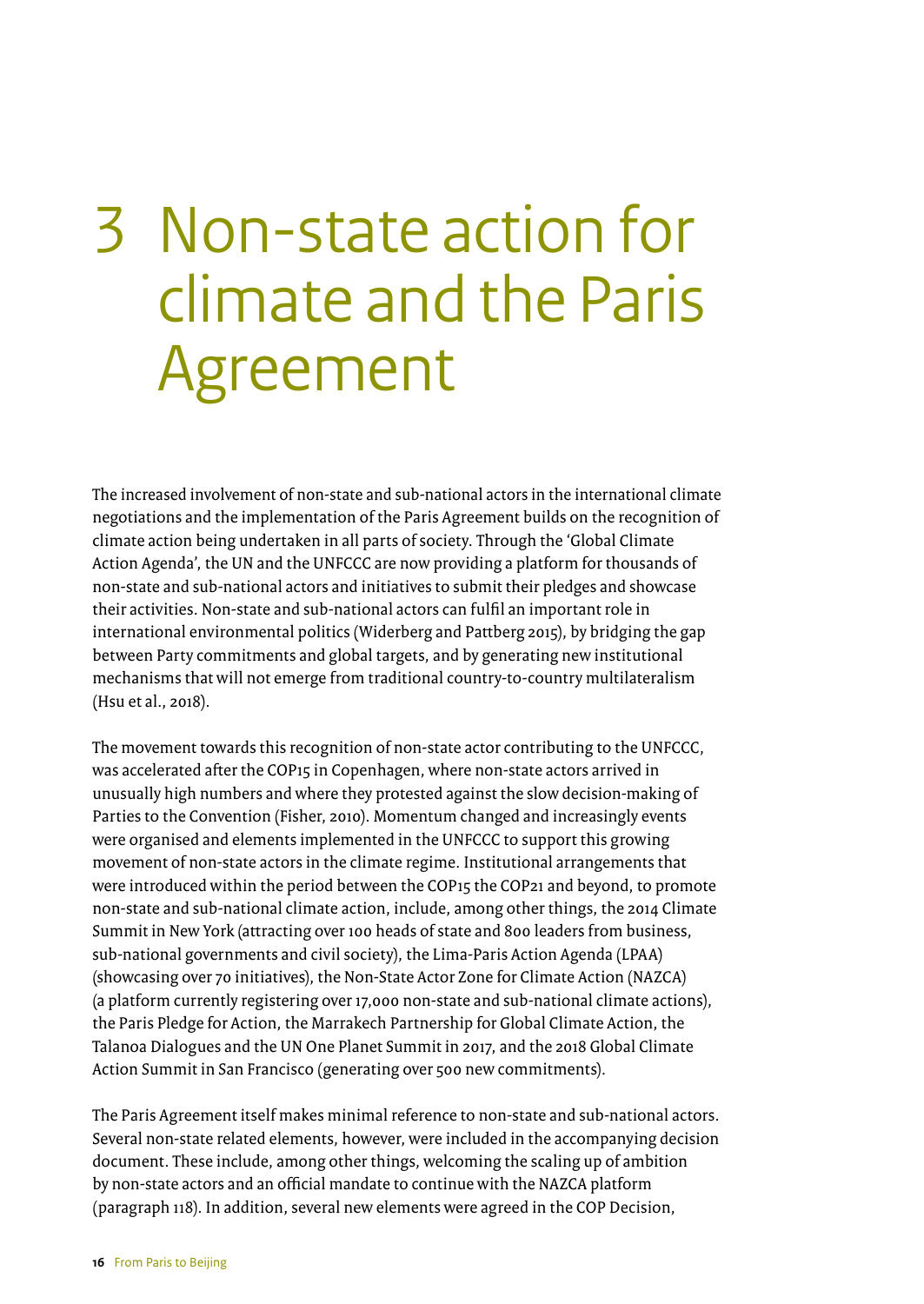<span id="page-18-0"></span>such as a 'high-level event' in conjunction with every COP over the 2016–2020 period, to further build on the Lima-Paris Action Agenda (paragraph 121), the appointment of two high-level champions to facilitate 'the successful execution of existing efforts and the scaling up and introduction of new or strengthened voluntary efforts, initiatives and coalitions' (paragraph 122). Furthermore, the COP21 Decision allows for non-state and sub-national actors to participate in the technical examination processes, which was introduced in 2014 during the build-up towards the Paris Agreement. The role they can formally play in reviewing the ambition, implementation and compliance of Parties, however, remains rather limited.

### Insights for creating the post-2020 global biodiversity framework

Potential benefits for the CBD in emulating the Global Climate Action Agenda of UNFCCC include: engaging more and new actors in halting biodiversity loss in both conservation and sustainable use, and in mainstreaming biodiversity into economic sectors; help in building positive political and societal momentum around global biodiversity conservation; fostering innovative and experimental governance arrangements, breaking current gridlocks and focusing on governance functions that, currently, are receiving less attention; and enabling countries to take on more ambitious biodiversity goals, in the knowledge that non-state and sub-national actors support more ambitious action.

These benefits could be realised by the CBD, when considering several of the elements introduced in the UNFCCC. First of all, a high level Biodiversity Summit, for both government officials and non-state actors, could help to raise the profile of biodiversity and improve cooperation and provide an important platform for exchanging knowledge and information. Such an event could be organised on an annual basis, to ensure increased cooperation. Further involvement of non-state actors in the post-2020 framework, could help them to better display their biodiversity-positive actions and their support for new globally agreed targets at the CBD COP15. In this way, non-state actors would be given a more formal position in the process. In addition, showcasing their actions could help to increase state ambitions, by showing the willingness of non-state actors to take action in their respective sectors and realms. Providing non-state actors with an equal opportunity to pledge their commitment requires an official platform and registry where these can be aggregated. Such a platform could be inspired by the NAZCA portal, which has been set up by the UNFCCC (<http://climateaction.unfccc.int/>). Commitments need to be monitored and reviewed; hence, independent reporting on these commitments is important and needs to be gathered and published in a report that could be similar to the Yearbook of Global Climate Action, which has been released at every UNFCCC climate COP since COP23. Furthermore, non-state actors could contribute to stocktaking, review and assessment processes at the CBD (e.g. in a 'Biodiversity Gap report'). Efforts to independently monitor and assess progress by non-state and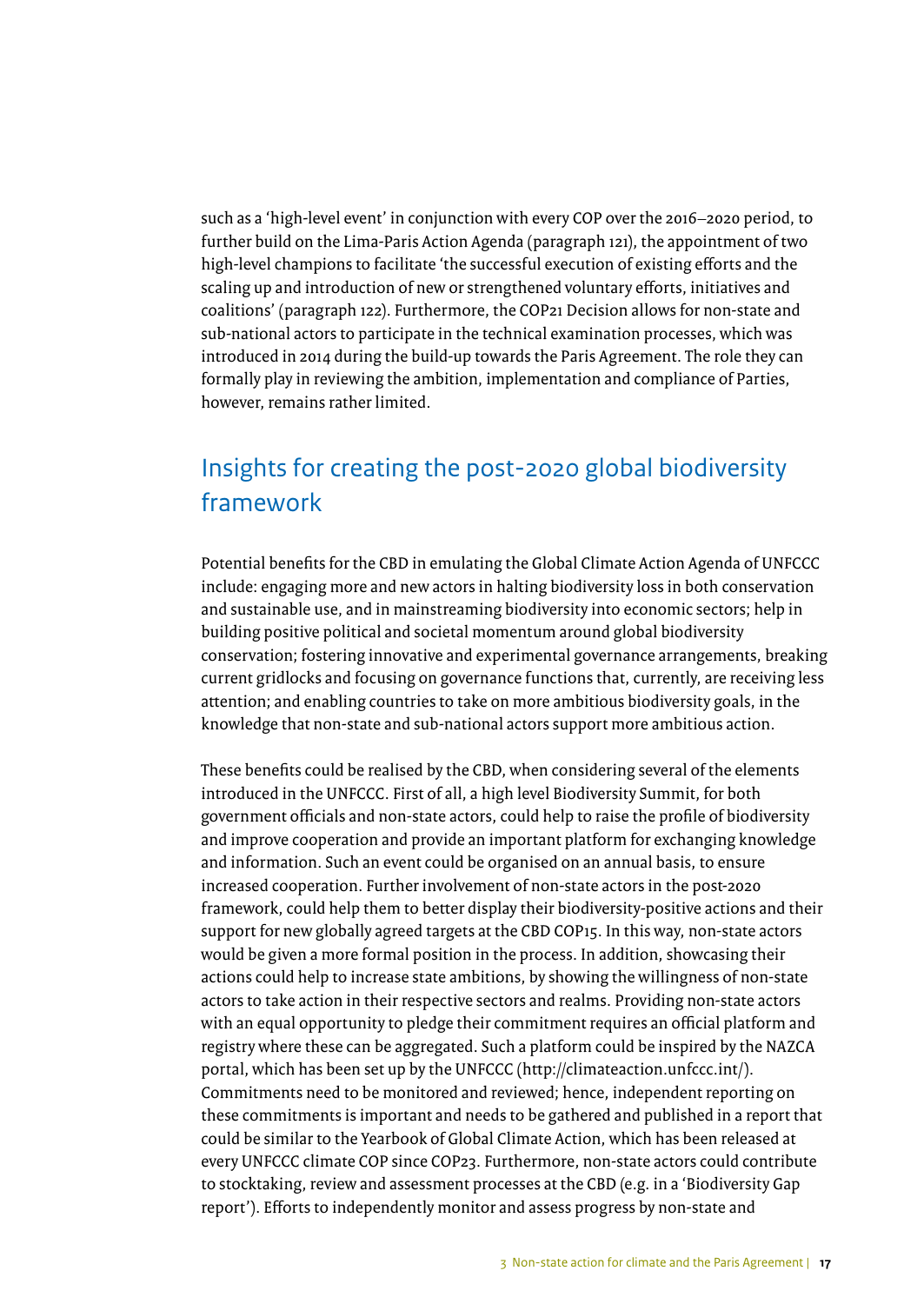sub-national actors are necessary to prevent voluntary commitments that are neither monitorable nor measurable, as was the case in Johannesburg 2002 and Rio+20 in 2012 (Ramstein, 2012).

Implementing these elements naturally comes with several challenges. Leaving aside the lengthy process the UNFCCC went through to develop the Climate Action Agenda, other challenges related to non-state action may emerge for the CBD. With an increasing number of actors being involved in governing biodiversity, the CBD needs to consider how to make the most of these developments and to consider whether and how coordination of non-state and sub-national biodiversity action could take place. Increased action by non-state actors may result in national governments shirking their responsibility if non-state actors contribute substantively to achieve CBD goals. This type of situation needs to be avoided. It will be especially important to consider how to establish credibility of non-state action and avoid greenwashing of current activities. In relation to this point, the question of how progress can be properly measured, and effectiveness can be compared across heterogeneous initiatives and actions that often provide only limited amounts of data, needs to be addressed. It is important to keep these challenges in mind, to ensure effective and long-term implementation of non-state actions in CBD processes and its general biodiversity action.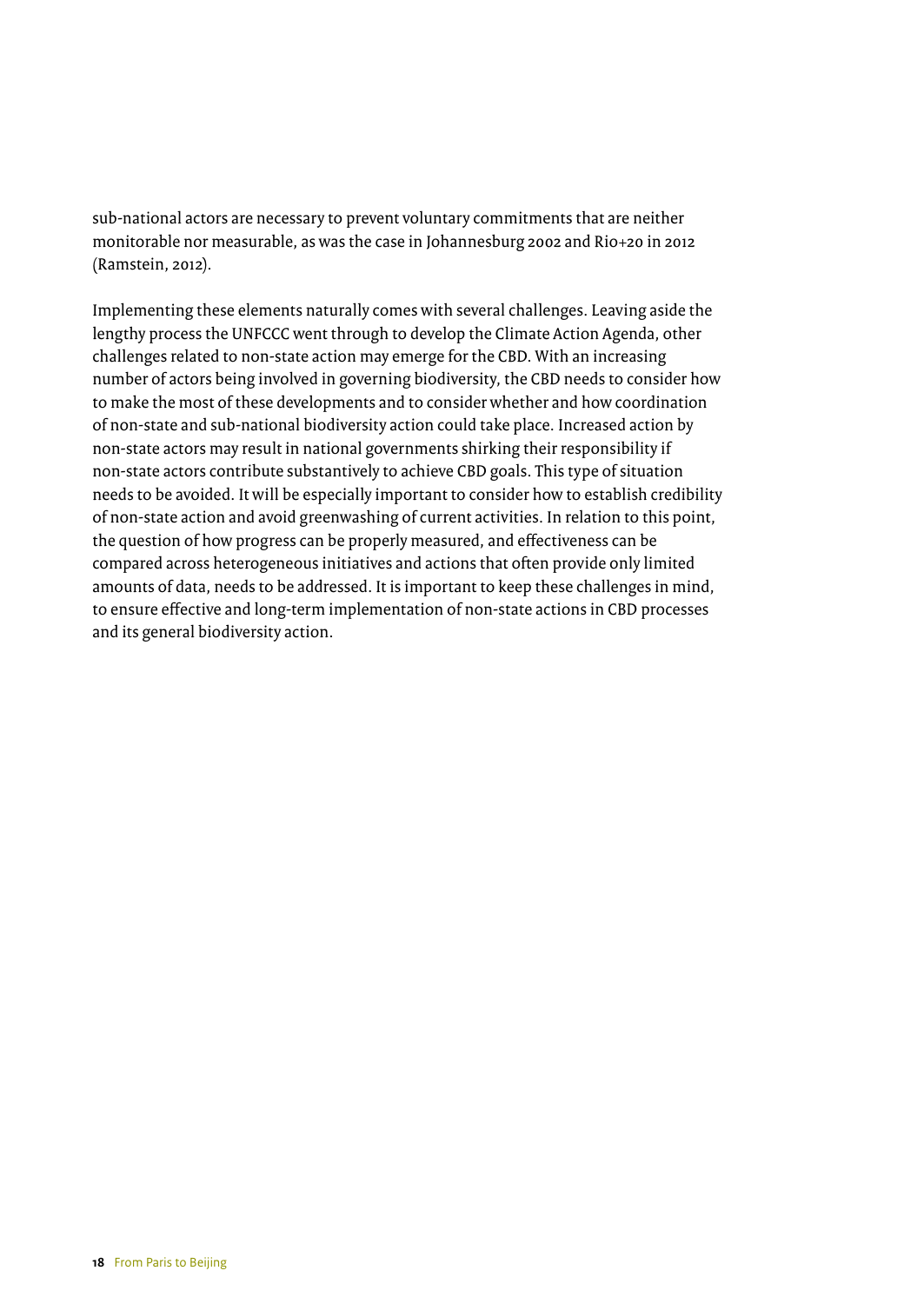## <span id="page-20-0"></span>4 Interlinkages between climate and biodiversity

Implementation of the Paris Agreement and the new global biodiversity framework calls for close collaboration between the CBD and the UNFCCC. This is necessary to ensure that the UNFCCC NDCs and the Climate Action Agenda also have a positive impact on biodiversity and to prevent 'silo thinking' from emerging in the development of non-state action agenda's on climate change and biodiversity. It is important that trade-offs are addressed and, more broadly, synergies and mutually support between the two regimes is promoted. In addition, the UNCCD and other biodiversity-related conventions may also play an important role in this process.

Learning from the Paris Agreement's architecture when developing the post-2020 biodiversity framework would already provide a welcome opportunity to create closer cooperation and synergies for actions at global, national and non-state levels, for conserving and increasing biodiversity as well as combatting climate change. Many would consider such cooperation as a given, because of the many close links between the two fields. Halting biodiversity loss and combatting climate change are both considered key components of sustainable development. Therefore, both are of crucial importance for achieving the Sustainable Development Goals (SDGs). Climate change is a main driver of biodiversity loss and exacerbates other drivers. Conserving biodiversity may help mitigate climate change by protecting and enhancing carbon stocks, while enhancing climate change adaptation. Reducing deforestation and degradation of tropical forests is often highlighted as an obvious win-win-win solution, for climate change mitigation, adaptation and biodiversity conservation. Finally, policies and actions for climate change mitigation and adaptation could also harm biodiversity if they are implemented without biodiversity safeguards (e.g. forest plantations, biofuel development, and ocean fertilisation).

However, the fragmented structure of international environmental cooperation is not conducive to coordinated and mutually supportive efforts, consisting–as it is currently– of individual regimes, each having its own legal autonomy and interlocked institutions. This is a particularly important issue for the CBD with its framework character, broad scope and high dependence on collaboration with other global fora, such as the two other Rio Conventions, the biodiversity-related conventions, trade agreements and the FAO to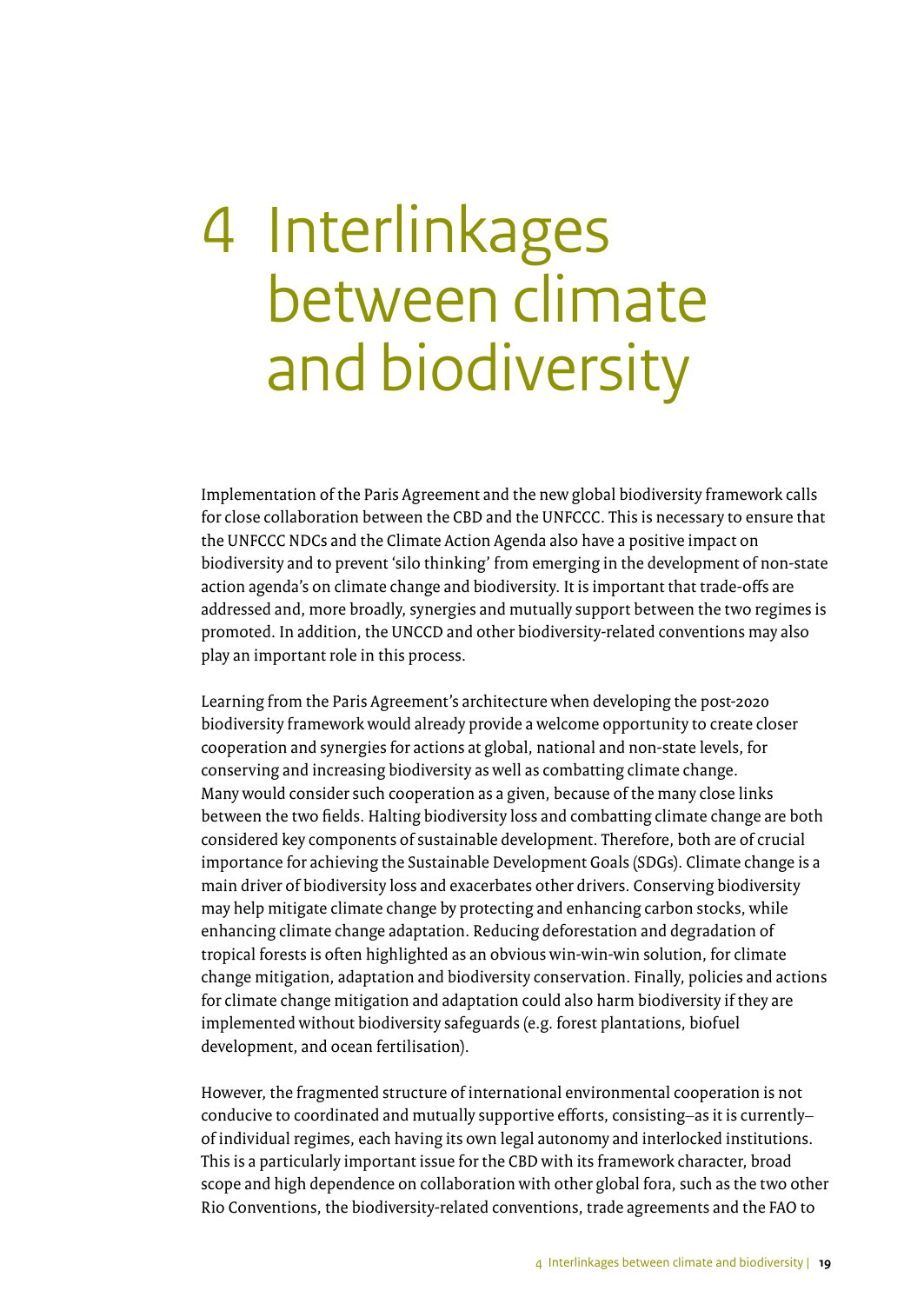<span id="page-21-0"></span>achieve its objectives. The CBD and the UNFCCC have had a history of working in 'silos'. While some efforts have been made on an international level to foster closer collaboration –for example, by establishing a liaison group between the Secretariats of the three Rio Conventions– the two regimes have not succeeded in coherent decision-making, in areas of mutual interest. The most frequent approaches and invitations for alignment have been made from the side of the CBD, but with little or no acknowledgement from the side of the UNFCCC. Under both regimes, government parties have argued against coherence and synergies, referring to the legal autonomy of the regimes and indicating that agendas should not be 'mixed', thereby overlooking the fact that decisions under one regime may well be part of the solution for the other. The isolated thinking that the two agendas should be kept apart may, to some extent, be replicated in non-state action agendas, under both conventions.

The full potential for synergy will only be realised if countries are able to integrate their policies on a national level. Few NBSAPs address climate change, and, where they do, this is mostly in the form of simply reflecting on the impact of climate change on biodiversity and not in considering specific objectives and actions. Not many of the current NBSAPs emphasise the role of various natural ecosystems in mitigating and adapting to climate change. Therefore, coherence between NDCs and biodiversity protection plans will need to be ensured.

### Insights for creating the post-2020 global biodiversity framework

If the CBD is to consider results from the Paris Agreement and apply certain elements, more collaboration and openness between the CBD and the UNFCCC will be needed. This applies to the process of how a Paris Agreement-like system for NDCs and a non-state action agenda could be adapted to a post-2020 framework for biodiversity. Together with the other interlinkages, similar systems for nationally determined contributions to biodiversity and combating climate change could pave the way for more coherent policies and actions, by the two regimes on a global level and by governments and non-state actions through their pledges. This would also require involvement of the third Rio Convention, the UNCCD and the other biodiversity-related conventions. Implementation of the SDGs will also be helpful, here, in increasing the attention for more integrated approaches and, thus, could facilitate a biodiversity dividend.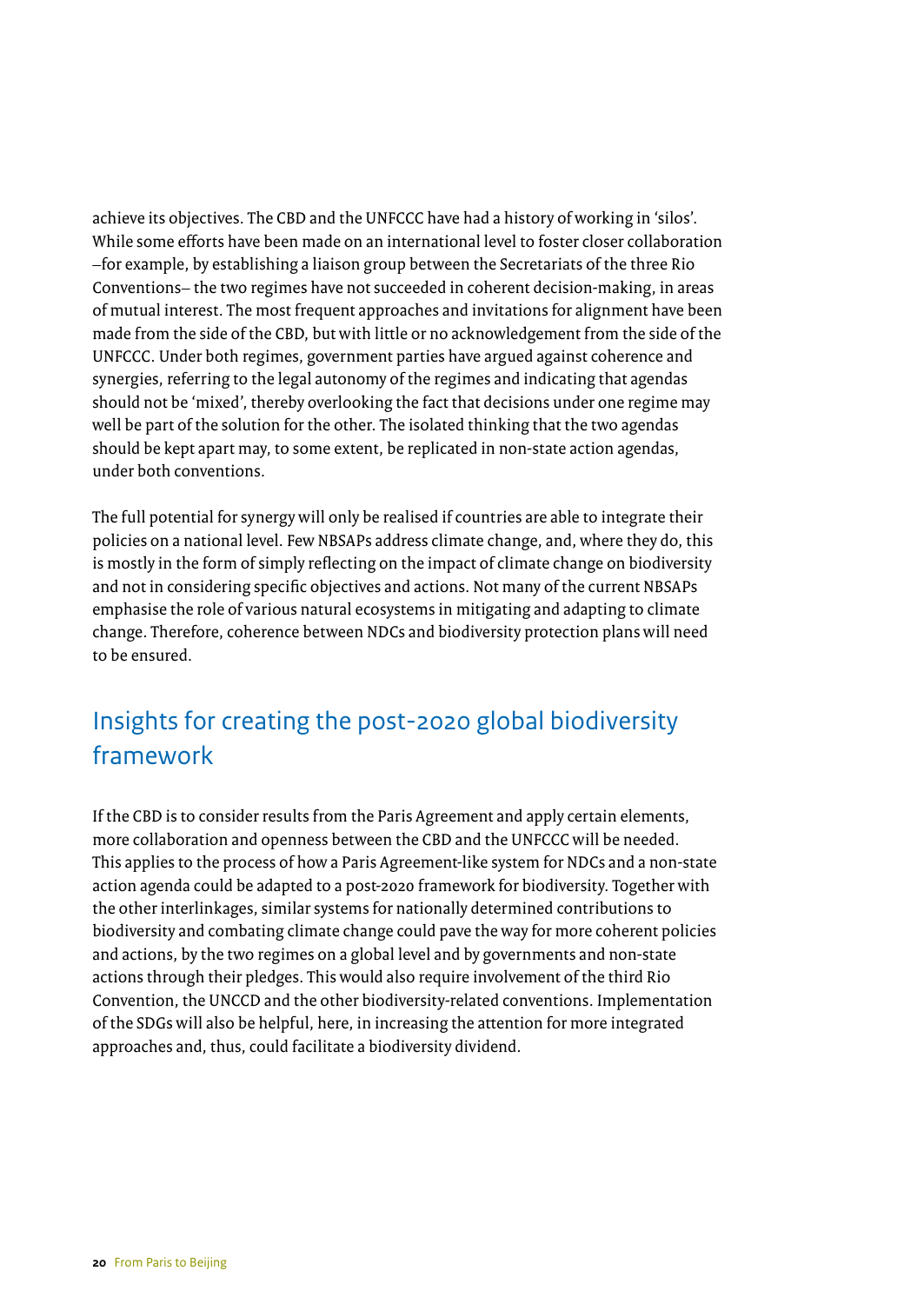#### Abbreviations

- CBD Convention on Biological Diversity
- COP Conference of the Parties
- IPBES Intergovernmental Science-Policy Platform on Biodiversity and Ecosystem Services
- IPCC Intergovernmental Panel on Climate Change
- LPAA Lima-Paris Action Agenda
- MRV Monitoring Reporting Verification
- NAZCA Non-state Actor Zone for Climate Action
- NBSAPs National Biodiversity Strategies and Action Plans
- NDCs Nationally Determined Contributions
- SDGs Sustainable Development Goals
- SBI Subsidiary Body for Implementation
- SBSTTA Subsidiary Body on Scientific, Technical and Technological Advice
- UN United Nations
- UNCCD United Nations Convention to Combat Desertification
- UNFCCC United Nations Framework Convention on Climate Change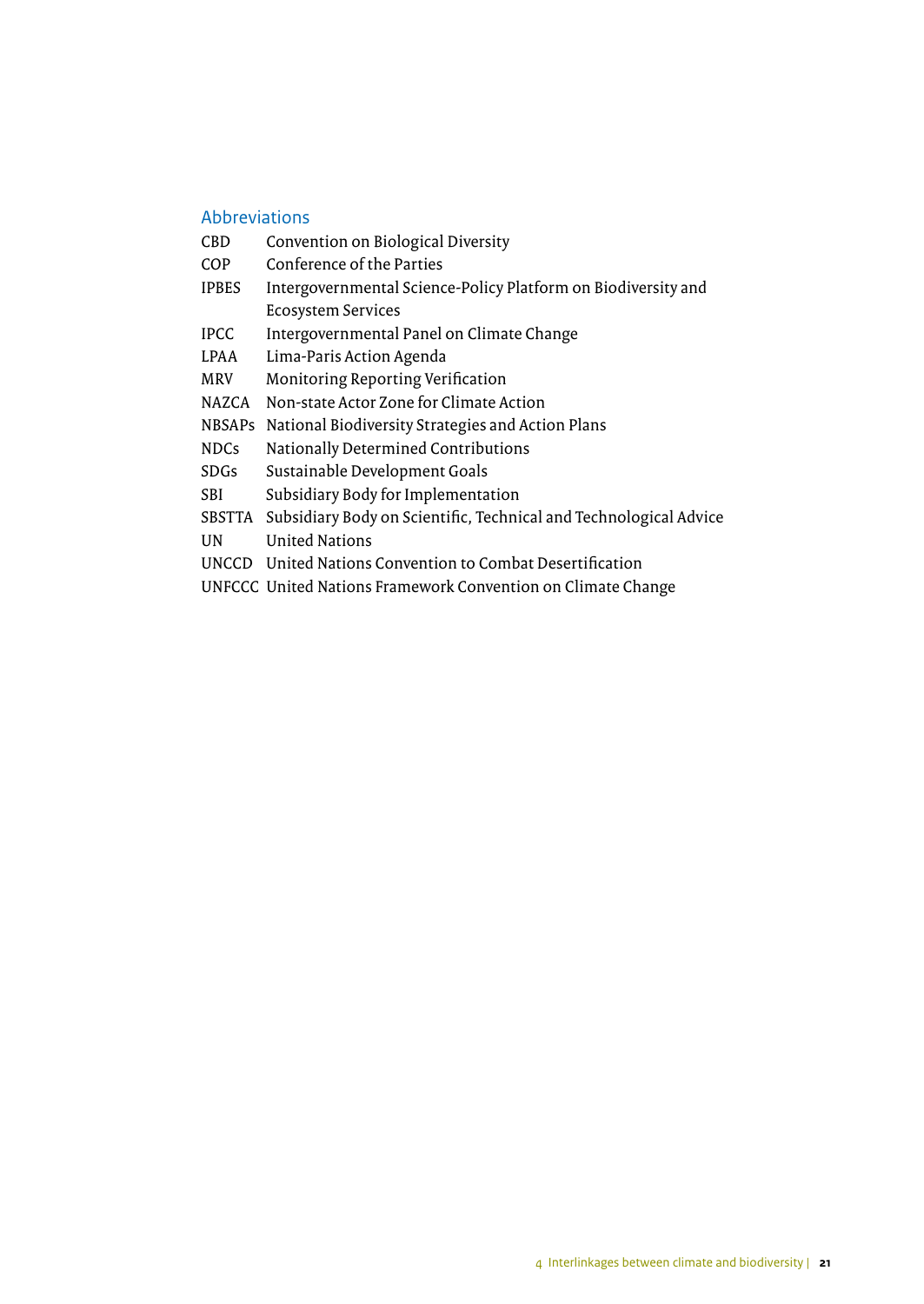### <span id="page-23-0"></span>References

- Fisher, D.R. (2010). COP-15 in Copenhagen: How the Merging of Movements Left Civil Society Out in the Cold. *Global Environmental Politics* 10(2): 11-17.
- Hale T. (2016). 'All Hands on Deck': The Paris Agreement and Nonstate Climate Action. *Global Environmental Politics* 16(3): 12-22.
- Hsu, A., O. Widerberg, A. Weinfurter, S. Chan, M. Roelfsema, K. Lütkehermöller & F. Bakhtiari (2018). Bridging the emissions gap - The role of non-state and subnational actors. In: *The Emissions Gap Report 2018. A UN Environment Synthesis Report*. United Nations Environment Programme. Nairobi.
- Maljean-Dubois, S., M. Wemaëre & T. Spencer (2014). A comprehensive assessment of options for the legal form of the Paris Climate Agreement. *Working Papers* No. 15/14, IDDRI, Paris.
- Ramstein, C. (2012). Rio+20 Voluntary Commitments: delivering promises on sustainable development? *Working Paper* No. 23/12, IDDRI, Paris.
- UNEP (2017). *The Emissions Gap Report 2017*. United Nations Environment Programme (UNEP), Nairobi.
- Vallejo L., A. Rankovic, M. Colombier, S. Treyer & J. Voss-Stemping (2018). Carbon Neutrality: taking on the global challenge for ambitious climate action. *Policy briefs* No. 04/18, IDDRI, Paris.
- Widerberg, O. & P. Pattberg (2015). International cooperative initiatives in global climate governance: Raising the ambition level or delegitimizing the UNFCCC? *Global Policy* (6) 1: 45-56.